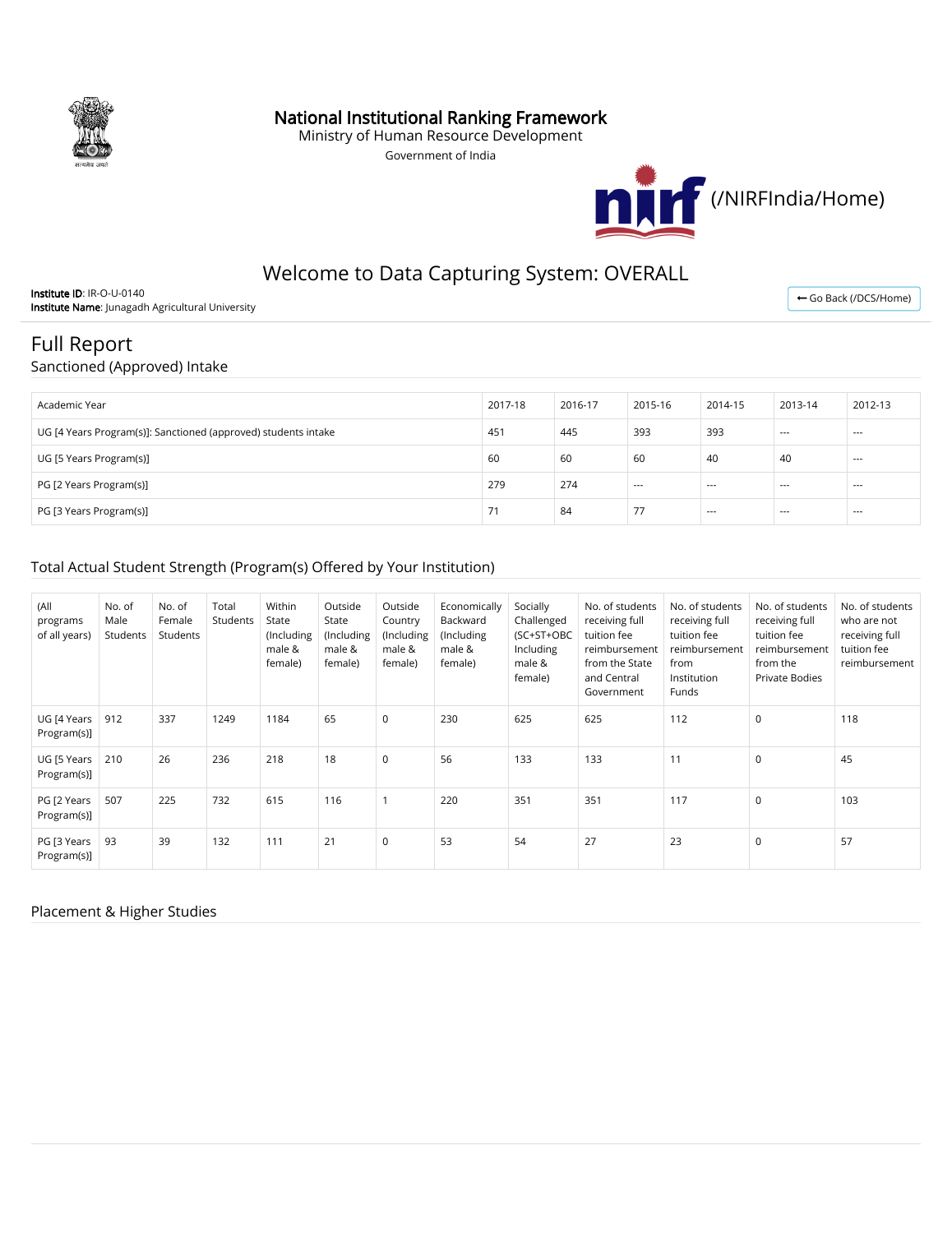|                  |                                                     | UG [4 Years Program(s)]: Placement & higher studies for previous 3 years |                  |                                                      |                  |                                                                |                              |                                                                |                                                          |
|------------------|-----------------------------------------------------|--------------------------------------------------------------------------|------------------|------------------------------------------------------|------------------|----------------------------------------------------------------|------------------------------|----------------------------------------------------------------|----------------------------------------------------------|
| Academic<br>Year | No. of first year<br>students intake in<br>the year | No. of first year<br>students admitted<br>in the year                    | Academic<br>Year | No. of students<br>admitted through<br>Lateral entry | Academic<br>Year | No. of students<br>graduating in<br>minimum stipulated<br>time | No. of<br>students<br>placed | Median salary of placed<br>graduates (Amount in<br>Rs.)        | No. of students<br>selected for<br><b>Higher Studies</b> |
| $(2012-13)$      | 340                                                 | 298                                                                      | $(2013-14)$      | 47                                                   | $(2015-16)$      | 315                                                            | 138                          | 211800 (Two Lakh<br>Eleven Thousand Eight<br>Hundred)          | 111                                                      |
| $(2013-14)$      | 393                                                 | 333                                                                      | $(2014-15)$      | 47                                                   | $(2016-17)$      | 350                                                            | 168                          | 223500 (Two Lakh<br>Twenty Three Thousand<br>Five Hundred)     | 98                                                       |
| $(2014-15)$      | 393                                                 | 295                                                                      | $(2015-16)$      | -34                                                  | $(2017-18)$      | 306                                                            | 136                          | 251740 (Two Lakh Fifty<br>One Thousand Seven<br>Hundred Forty) | 147                                                      |

| UG [5 Years Program(s)]: Placement & higher studies for previous 3 years |
|--------------------------------------------------------------------------|
|--------------------------------------------------------------------------|

| Academic<br>Year | No. of first year<br>students intake in<br>the year | No. of first year<br>students admitted<br>in the year | Academic<br>Year | No. of students<br>admitted through<br>Lateral entry | Academic<br>Year | No. of students<br>graduating in<br>minimum stipulated<br>time | No. of<br>students<br>placed | Median salary of placed<br>graduates per annum<br>(Amount in Rs.) | No. of students<br>selected for<br><b>Higher Studies</b> |
|------------------|-----------------------------------------------------|-------------------------------------------------------|------------------|------------------------------------------------------|------------------|----------------------------------------------------------------|------------------------------|-------------------------------------------------------------------|----------------------------------------------------------|
| 2011-12          | 33                                                  | 28                                                    | 2012-13          | 0                                                    | 2015-16          | 27                                                             | 19                           | 420000 (Four Lakh<br>Twenty Thousand)                             | 8                                                        |
| 2012-13          | 40                                                  | 34                                                    | 2013-14          | $\Omega$                                             | 2016-17          | 31                                                             | 22                           | 444000 (Four Lakh Forty<br>Four Thousand)                         | 9                                                        |
| 2013-14          | 40                                                  | 30                                                    | 2014-15          | $\mathbf 0$                                          | 2017-18          | 23                                                             | 19                           | 465000 (Four Lakh Sixty<br>Five Thousand)                         | $\overline{4}$                                           |

|  |  |  | PG [2 Years Program(s)]: Placement & higher studies for previous 3 years |
|--|--|--|--------------------------------------------------------------------------|
|--|--|--|--------------------------------------------------------------------------|

| Academic<br>Year | No. of first year<br>students intake in the<br>year | No. of first year students<br>admitted in the year | Academic<br>Year | No. of students graduating in<br>minimum stipulated time | No. of<br>students<br>placed | Median salary of placed<br>graduates (Amount in Rs.)           | No. of students<br>selected for Higher<br>Studies |
|------------------|-----------------------------------------------------|----------------------------------------------------|------------------|----------------------------------------------------------|------------------------------|----------------------------------------------------------------|---------------------------------------------------|
| $(2014-15)$      | 216                                                 | 187                                                | $(2015-16)$      | 118                                                      | 86                           | 259900 (Two Lakh Fifty Nine<br>Thousand Nine Hundred)          | 17                                                |
| $(2015-16)$      | 249                                                 | 220                                                | $(2016-17)$      | 189                                                      | 120                          | 302700 (Three Lakh Two<br>Thousand Seven Hundred)              | 15                                                |
| $(2016-17)$      | 274                                                 | 262                                                | $(2017-18)$      | 238                                                      | 172                          | 363480 (Three Lakh Sixty Three<br>Thousand four Hundred Eighy) | 37                                                |

PG [3 Years Program(s)]: Placement & higher studies for previous 3 years

| Academic<br>Year | No. of first year<br>students intake in<br>the year | No. of first year<br>students admitted<br>in the year | Academic<br>Year | No. of students<br>admitted through<br>Lateral entry | Academic<br>Year | No. of students<br>graduating in<br>minimum stipulated<br>time | No. of<br>students<br>placed | Median salary of<br>placed graduates<br>(Amount in Rs.)      | No. of students<br>selected for<br><b>Higher Studies</b> |
|------------------|-----------------------------------------------------|-------------------------------------------------------|------------------|------------------------------------------------------|------------------|----------------------------------------------------------------|------------------------------|--------------------------------------------------------------|----------------------------------------------------------|
| $(2013-14)$      | 41                                                  | 26                                                    | $(2014-15)$ 0    |                                                      | $(2015-16)$      | 23                                                             | 23                           | 297600 (Two Lakh<br>Ninety Seven<br>Thousand Six<br>Hundred) | 0                                                        |
| $(2014-15)$      | 62                                                  | 41                                                    | $(2015-16)$ 0    |                                                      | $(2016-17)$ 34   |                                                                | 34                           | 360000 (Three Lakh<br>Sixty Thousand)                        | $\mathbf 0$                                              |
| $(2015-16)$      | 77                                                  | 39                                                    | $(2016-17)$ 0    |                                                      | $(2017-18)$ 39   |                                                                | 30                           | 525000 (Five Lakh<br>Twenty Five Thousand)                   | 0                                                        |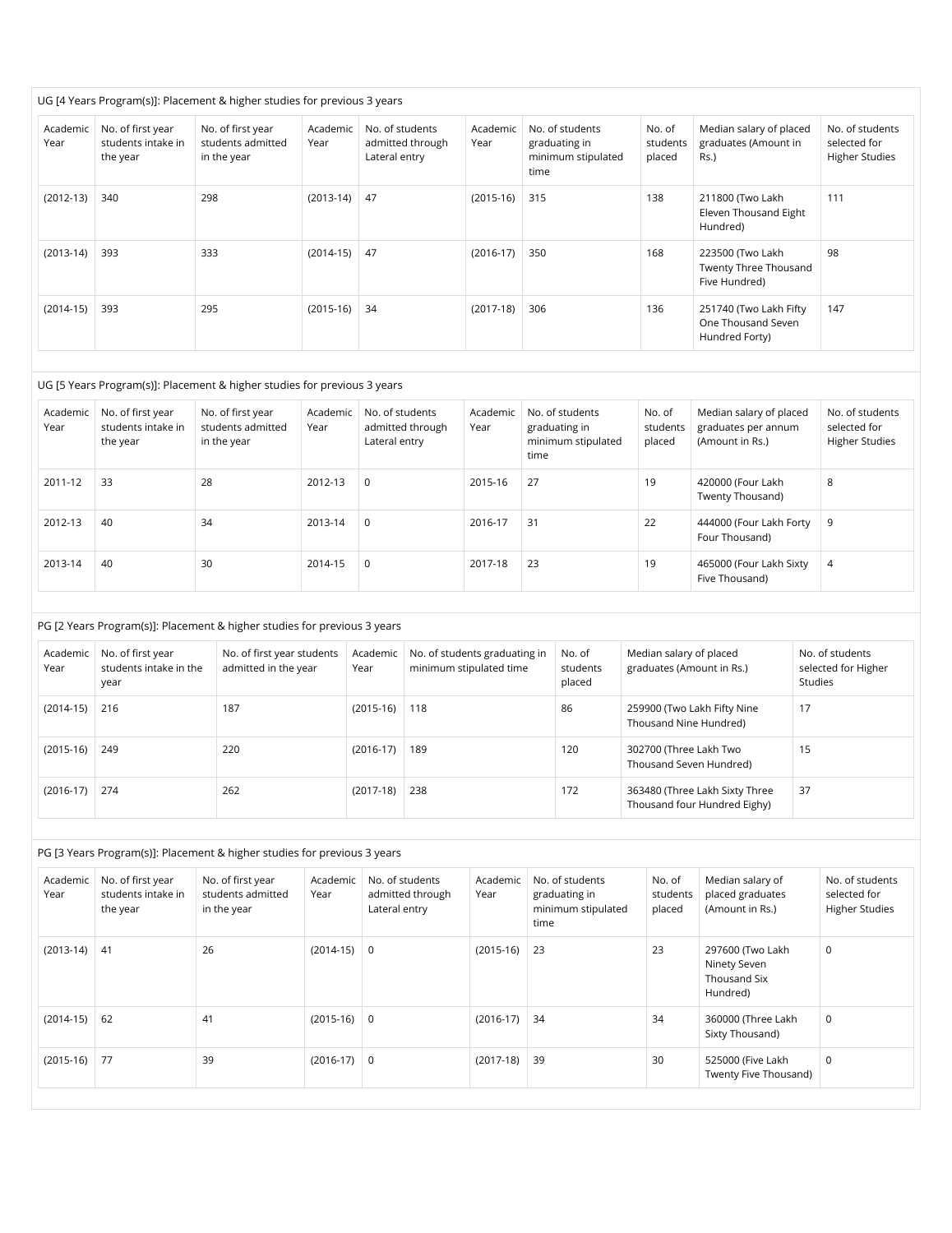#### Ph.D Student Details

| Ph.D (Student pursuing doctoral program till 2017-18; Students admitted in the academic year 2018-19 should not be entered here.) |    |  |  |  |  |
|-----------------------------------------------------------------------------------------------------------------------------------|----|--|--|--|--|
| <b>Total Students</b>                                                                                                             |    |  |  |  |  |
| Full Time                                                                                                                         | 89 |  |  |  |  |
| 48<br>Part Time                                                                                                                   |    |  |  |  |  |
|                                                                                                                                   |    |  |  |  |  |

#### No. of Ph.D students graduated (including Integrated Ph.D)

|           | 2017-18 | 2016-17            | 2015-16 |
|-----------|---------|--------------------|---------|
| Full Time | 32      | 34                 | 23      |
| Part Time |         | $1^{\circ}$<br>14. |         |

## Financial Resources: Utilised Amount for the Capital & Operational expenditure for previous 3 years

| <b>Financial Year</b>                                                                                                                            | 2017-18                                                                                              | 2016-17                                                                                      | 2015-16                                                                                    |  |  |  |  |  |  |
|--------------------------------------------------------------------------------------------------------------------------------------------------|------------------------------------------------------------------------------------------------------|----------------------------------------------------------------------------------------------|--------------------------------------------------------------------------------------------|--|--|--|--|--|--|
|                                                                                                                                                  |                                                                                                      |                                                                                              |                                                                                            |  |  |  |  |  |  |
|                                                                                                                                                  | <b>Utilised Amount</b>                                                                               | Utilised Amount                                                                              | <b>Utilised Amount</b>                                                                     |  |  |  |  |  |  |
|                                                                                                                                                  | Annual Capital Expenditure on Academic Activities and Resources (excluding expenditure on buildings) |                                                                                              |                                                                                            |  |  |  |  |  |  |
| Library                                                                                                                                          | 12608802 (On Crore Twenty Six La<br>kh Eight Thousand Eight hundred T<br>wo)                         | 10126000 (One Crore One Lakh Tw<br>enty Six Thousand)                                        | 11916170 (One Crore Nineteen Lak<br>h Sixteen Thousand One Hundred<br>Seventy)             |  |  |  |  |  |  |
| New Equipment for Laboratories                                                                                                                   | 75276437 (Seven Crore Fifty two La<br>kh Seventy Six Thousand Four Hun<br>dred Thirty seven)         | 48829571 (Four Crore Eighty Eight<br>Lakh Twenty Nine Thousand Five H<br>undred Seventy One) | 63705520 (Six Crore Thirty Seven L<br>akh Five Thousand Five Hundred T<br>wenty)           |  |  |  |  |  |  |
| <b>Engineering Workshops</b>                                                                                                                     | 1741311 (Seventeen Lakh Forty On<br>e Thousand Three Hundred Eleve<br>n)                             | 1766000 (Seventeen Lakh Sixty Six<br>Thousand)                                               | 1835000 (Eighteen Lakh Thirty Five<br>Thousand)                                            |  |  |  |  |  |  |
| Other expenditure on creation of Capital Assets (excluding expenditure<br>on Land and Building)                                                  | 37244308 (Three Crore Seventy Tw<br>o Lakh Forty Four Thousand Three<br>Hundred Eight)               | 53597144 (Five Crore Thirty Five La<br>kh Ninety Seven Thousand One Hu<br>ndred Forty Four)  | 67494566 (Six Crore Seventy Four L<br>akh Ninety Four Thousand Five Hu<br>ndred Sixty Six) |  |  |  |  |  |  |
| Annual Operational Expenditure                                                                                                                   |                                                                                                      |                                                                                              |                                                                                            |  |  |  |  |  |  |
| Salaries (Teaching and Non Teaching staff)                                                                                                       | 1346500371 (One Hundred Thirty F<br>our Crore Sixty Five Lakh Three Hu<br>ndred Seventy One)         | 1202581000 (One Hundred Twenty<br>Crore Twenty Five Lakh Eighty One<br>Thousand)             | 1233573000 (One Hundred Twenty<br>Three Crore Thirty Five Lakh Seven<br>ty Three Thousand) |  |  |  |  |  |  |
| Maintenance of Academic Infrastructure or consumables, other running<br>expenditures etc. (excluding maintenance of hostels and allied services) | 272765117 (Twenty Seven Crore T<br>wenty Seven Lakh Sixty five Thousa<br>nd One Hundred seventy)     | 261805153 (Twenty Six Crore Eight<br>een Lakh Five Thousand One Hund<br>red Fifty Three)     | 226118312 (Twenty Two Crore Sixt<br>y One Lakh Eighteen Thousand Thr<br>ee Hundred Twelve) |  |  |  |  |  |  |
| Seminars/Conferences/Workshops                                                                                                                   | 2196641 (Twenty One Lakh Ninght<br>y Six Thousand Six Hundred Forty<br>One)                          | 647000 (Six Lakh Forty Seven Thou<br>sand)                                                   | 225000 (Two Lakh Twenty Five Tho<br>usand)                                                 |  |  |  |  |  |  |

IPR

| Calendar year            | 2017 | 2016 | 2015 |
|--------------------------|------|------|------|
| No. of Patents Published |      |      |      |
| No. of Patents Granted   |      |      |      |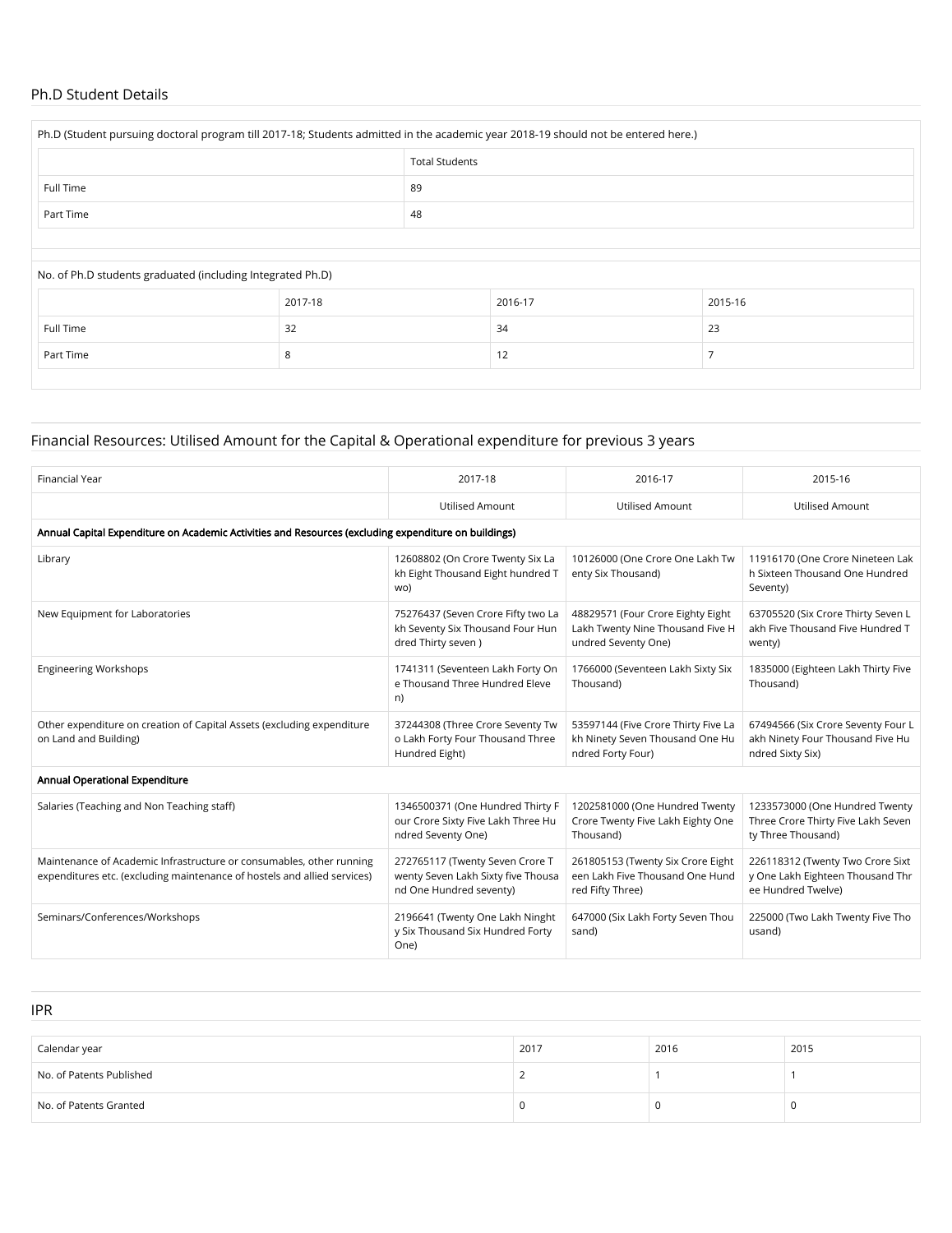#### Sponsored Research Details

| Financial Year                                     | 2017-18                                                                     | 2016-17                                                                       | 2015-16                                                                      |
|----------------------------------------------------|-----------------------------------------------------------------------------|-------------------------------------------------------------------------------|------------------------------------------------------------------------------|
| Total no. of Sponsored<br>Projects                 | 56                                                                          | 50                                                                            | 56                                                                           |
| Total no. of Funding<br>Agencies                   | 34                                                                          | 26                                                                            | 29                                                                           |
| <b>Total Amount Received</b><br>(Amount in Rupees) | 188826611                                                                   | 114759345                                                                     | 103747832                                                                    |
| Amount Received in Words                           | Eighteen crore Eighty Eight lakh Twenty Six Thou<br>sand Six Hundred Eleven | Eleven Crore Forty Seven Lakh Fifty Nine Thousand<br>Three Hundred Forty Five | Ten Crore Thirty Seven Lakh Forty Seven Thousand<br>Eight Hundred Thirty Two |

#### Consultancy Project Details

| Financial Year                              | 2017-18                                                                | 2016-17                                                            | 2015-16                                                        |
|---------------------------------------------|------------------------------------------------------------------------|--------------------------------------------------------------------|----------------------------------------------------------------|
| Total no. of Consultancy<br>Projects        | 17                                                                     | 26                                                                 | 24                                                             |
| Total no. of Client Organizations           | 12                                                                     | 24                                                                 | 21                                                             |
| Total Amount Received (Amount<br>in Rupees) | 83061755                                                               | 89576500                                                           | 58181600                                                       |
| Amount Received in Words                    | Eight Crore Thirty Lakh Sixty One Thousand Seven<br>Hundred Fifty Five | Eight Crore Ninety Five Lakh Seventy Six Thousa<br>nd Five Hundred | Five Crore Eighty One Lakh Eighty One Thousa<br>nd Six Hundred |

#### Executive Development Programs (Minimum one year duration)

| Financial Year                              | 2017-18                        | 2016-17                                                     | 2015-16 |
|---------------------------------------------|--------------------------------|-------------------------------------------------------------|---------|
| Total no. of Executive Development Programs |                                |                                                             |         |
| Total no. of Participants                   | 250                            | 57                                                          |         |
| Total Annual Earnings (Amount in Rupees)    | 4055000                        | 1123758                                                     |         |
| <b>Total Annual Earnings in Words</b>       | Forty Lakh Fifty Five Thousand | Eleven Lakh Twenty Three Thousand Seven Hundred Fifty Eight | Zero    |

### PCS Facilities: Facilities of physically challenged students

| 1. Do your institution buildings have Lifts/Ramps?                                                                                                          | Yes, more than 80% of the<br>buildings |
|-------------------------------------------------------------------------------------------------------------------------------------------------------------|----------------------------------------|
| 2. Do your institution have provision for walking aids, including wheel chairs and transportation from one building to another for handicapped<br>students? | Yes                                    |
| 3. Do your institution buildings have specially designed toilets for handicapped students?                                                                  | Yes, more than 80% of the<br>buildings |

#### Faculty Details

1. How many faculty members of your institution have received highly reputed national/international awards/recognition from Central government agencies in the previous year (2017-18)? 15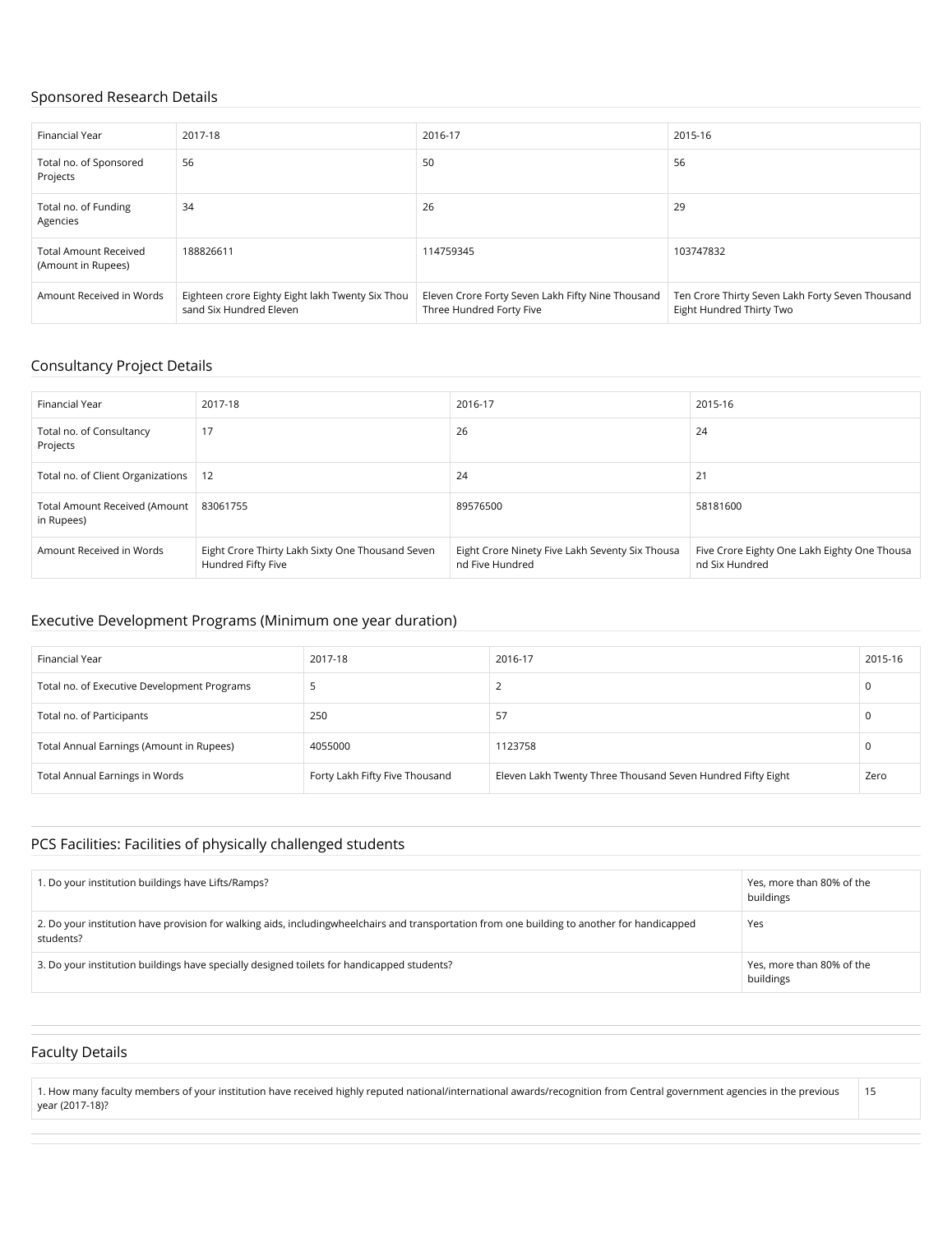| Srno           | Name             | Age | Designation         | Gender | Qualification     | Experience<br>(In Months) | Is<br>Associated<br>Last Year | Currently working<br>with institution? | Joining<br>Date     | Leaving<br>Date          | Association<br>type |
|----------------|------------------|-----|---------------------|--------|-------------------|---------------------------|-------------------------------|----------------------------------------|---------------------|--------------------------|---------------------|
| $\mathbf{1}$   | Dr B N kalsariya | 52  | Associate Professor | Male   | Ph.D              | 90                        | Yes                           | Yes                                    | 24-06-<br>1994      | $\hspace{0.05cm} \ldots$ | Regular             |
| $\overline{2}$ | Dr D V Patel     | 51  | Associate Professor | Male   | Ph.D              | 284                       | Yes                           | Yes                                    | 23-03-<br>1995      | $\overline{\phantom{a}}$ | Regular             |
| 3              | Dr J V Polara    | 58  | Professor           | Male   | Ph.D              | 369                       | Yes                           | Yes                                    | 09-02-<br>1988      | $\overline{\phantom{a}}$ | Regular             |
| 4              | Dr M F Acharya   | 53  | Associate Professor | Male   | Ph.D              | 142                       | Yes                           | Yes                                    | $15-05-$<br>1989    | $\overline{\phantom{a}}$ | Regular             |
| 5              | Dr N J Rankja    | 56  | Assistant Professor | Male   | Ph.D              | 360                       | Yes                           | Yes                                    | $18 - 10 -$<br>1984 | $\overline{\phantom{a}}$ | Regular             |
| 6              | Dr R S Chovatia  | 61  | Professor           | Male   | Ph.D              | 382                       | Yes                           | Yes                                    | 24-09-<br>1986      | $\overline{\phantom{a}}$ | Regular             |
| $\overline{7}$ | Dr S M Upadhyay  | 58  | Professor           | Male   | Ph.D              | 410                       | Yes                           | Yes                                    | 24-08-<br>1984      | $\overline{\phantom{a}}$ | Regular             |
| 8              | Dr V N Chavda    | 45  | Associate Professor | Male   | Ph.D              | 115                       | Yes                           | Yes                                    | $25-06-$<br>2008    | $\overline{\phantom{a}}$ | Regular             |
| 9              | Prof Divya C     | 27  | Assistant Professor | Female | M.Sc(Agriculture) | 18                        | Yes                           | Yes                                    | $17-01-$<br>2017    | $\hspace{0.05cm} \ldots$ | Regular             |
| 10             | Prof V R Vagadia | 54  | Assistant Professor | Male   | M.Tech            | 135                       | Yes                           | Yes                                    | $22 - 04 -$<br>2007 | $\overline{\phantom{a}}$ | Regular             |
| 11             | Dr A V Rajani    | 51  | Assistant Professor | Male   | Ph.D              | 124                       | Yes                           | Yes                                    | 25-08-<br>2008      | $\hspace{0.05cm} \ldots$ | Regular             |
| 12             | Dr D M Jethva    | 41  | Associate Professor | Male   | Ph.D              | 142                       | Yes                           | Yes                                    | $30-09-$<br>2006    | $\overline{\phantom{a}}$ | Regular             |
| 13             | Dr H P Gajera    | 50  | Associate Professor | Male   | Ph.D              | 280                       | Yes                           | Yes                                    | $20-03-$<br>1995    | ---                      | Regular             |
| 14             | Dr L C Vekaria   | 36  | Assistant Professor | Male   | Ph.D              | 54                        | Yes                           | Yes                                    | 06-06-<br>2015      | $\hspace{0.05cm} \ldots$ | Regular             |
| 15             | Dr N B Babaria   | 62  | Professor           | Male   | Ph.D              | 383                       | Yes                           | No                                     | $01 - 08 -$<br>1986 | $31 - 05 -$<br>2018      | Regular             |
| 16             | Dr R K Mathukia  | 58  | Associate Professor | Male   | Ph.D              | 350                       | Yes                           | Yes                                    | $15-05-$<br>1989    | ---                      | Regular             |
| 17             | Dr S B Vekariya  | 56  | Associate Professor | Male   | Ph.D              | 210                       | Yes                           | No                                     | $21 - 04 -$<br>2007 | $30 - 06 -$<br>2018      | Regular             |
| 18             | Dr V H Kachhadia | 53  | Associate Professor | Male   | Ph.D              | 111                       | Yes                           | Yes                                    | $20-03-$<br>1995    | $\overline{\phantom{a}}$ | Regular             |
| 19             | Prof B M Butani  | 61  | Assistant Professor | Male   | M.Sc(Agriculture) | 115                       | Yes                           | Yes                                    | $26 - 05 -$<br>2009 |                          | Regular             |
| 20             | Prof S V Lathiya | 27  | Assistant Professor | Male   | M.Sc(Agriculture) | 18                        | Yes                           | Yes                                    | $18 - 01 -$<br>2017 |                          | Regular             |
| 21             | Dr A G Vala      | 34  | Assistant Professor | Male   | Ph.D              | 40                        | Yes                           | Yes                                    | 23-03-<br>2015      |                          | Regular             |
| 22             | Dr B Swaminathan | 31  | Assistant Professor | Male   | Ph.D              | 43                        | Yes                           | Yes                                    | $15-05-$<br>2015    | ---                      | Regular             |
| 23             | Dr H M Gajipara  | 57  | Professor           | Male   | Ph.D              | 60                        | Yes                           | Yes                                    | 06-02-<br>1988      |                          | Regular             |
| 24             | Dr K D Shah      | 30  | Assistant Professor | Male   | Ph.D              | $40\,$                    | Yes                           | Yes                                    | 27-03-<br>2015      | $\overline{\phantom{a}}$ | Regular             |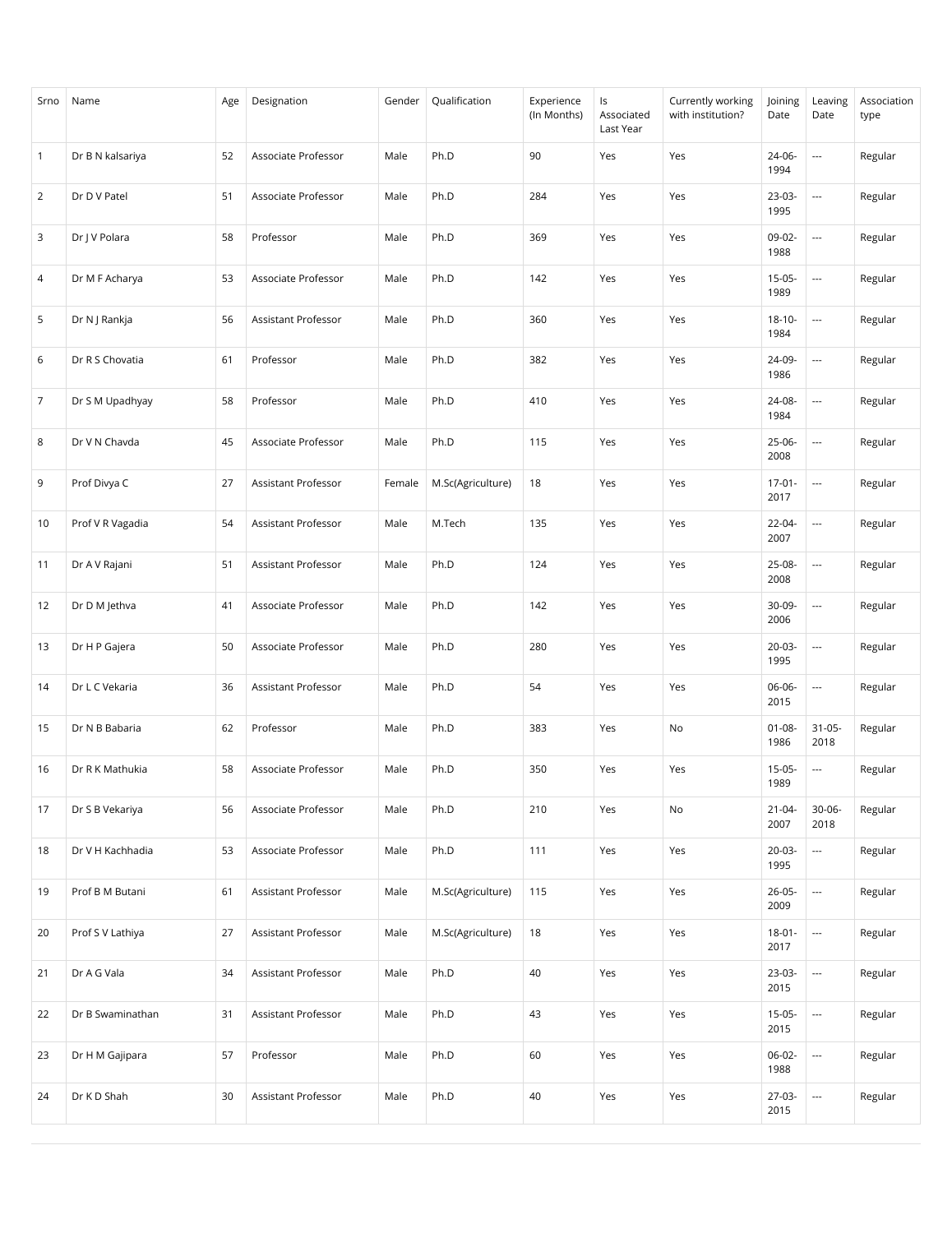| 25 | Dr M H Sapovadiya    | 30 | Assistant Professor | Male   | Ph.D              | 39  | Yes | Yes | $25-03-$<br>2015    | ---                      | Regular |
|----|----------------------|----|---------------------|--------|-------------------|-----|-----|-----|---------------------|--------------------------|---------|
| 26 | Dr N M Zalawadia     | 62 | Professor           | Male   | Ph.D              | 383 | Yes | No  | $01 - 08 -$<br>1986 | $31 - 08 -$<br>2018      | Regular |
| 27 | Dr Rajvir Yadav      | 57 | Professor           | Male   | Ph.D              | 375 | Yes | Yes | 12-03-<br>1987      | $\hspace{0.05cm} \ldots$ | Regular |
| 28 | Dr V B Bhalu         | 52 | Assistant Professor | Male   | Ph.D              | 73  | Yes | Yes | $22 - 03 -$<br>1995 | $\overline{\phantom{a}}$ | Regular |
| 29 | Mr M C Chopda        | 58 | Assistant Professor | Male   | M.Sc(Agriculture) | 110 | Yes | Yes | 27-07-<br>1984      | $\overline{\phantom{a}}$ | Regular |
| 30 | Prof M K Ghelani     | 28 | Assistant Professor | Male   | M.Sc(Agriculture) | 40  | Yes | Yes | 24-03-<br>2015      | $\hspace{0.05cm} \ldots$ | Regular |
| 31 | Dr A N Makwana       | 62 | Professor           | Male   | Ph.D              | 376 | Yes | No  | 12-08-<br>1986      | $31 - 12 -$<br>2017      | Regular |
| 32 | Dr D K Varu          | 51 | Associate Professor | Male   | Ph.D              | 142 | Yes | Yes | $29 - 11 -$<br>2006 | $\hspace{0.05cm} \ldots$ | Regular |
| 33 | Dr H L Sakarvadia    | 53 | Assistant Professor | Male   | Ph.D              | 77  | Yes | Yes | $01-09-$<br>2012    | $\hspace{0.05cm} \ldots$ | Regular |
| 34 | Dr K M Karetha       | 53 | Associate Professor | Male   | Ph.D              | 142 | Yes | Yes | 29-09-<br>2006      | $\overline{\phantom{a}}$ | Regular |
| 35 | Dr M S Solanki       | 60 | Professor           | Male   | Ph.D              | 336 | Yes | Yes | $01 - 12 -$<br>1990 | $\overline{\phantom{a}}$ | Regular |
| 36 | Dr P R Kanani        | 61 | Professor           | Male   | Ph.D              | 348 | Yes | Yes | $19-01 -$<br>1984   | $\overline{\phantom{a}}$ | Regular |
| 37 | Dr S B Choudhary     | 38 | Assistant Professor | Male   | Ph.D              | 61  | Yes | Yes | 20-04-<br>2013      | ---                      | Regular |
| 38 | Dr V D Tarapara      | 52 | Associate Professor | Male   | Ph.D              | 102 | Yes | Yes | 12-02-<br>2009      | $\hspace{0.05cm} \ldots$ | Regular |
| 39 | Prof B J Chatrabhuji | 59 | Assistant Professor | Male   | M.Sc(Agriculture) | 70  | Yes | Yes | $05 - 11 -$<br>1981 | $\overline{\phantom{a}}$ | Regular |
| 40 | Prof P I Jetpara     | 36 | Assistant Professor | Female | M.Sc(Agriculture) | 104 | Yes | Yes | 25-03-<br>2013      | $\overline{\phantom{a}}$ | Regular |
| 41 | Dr B K Sagarka       | 59 | Professor           | Male   | Ph.D              | 382 | Yes | Yes | 17-06-<br>1983      | $\overline{\phantom{a}}$ | Regular |
| 42 | Dr D R Mehta         | 51 | Associate Professor | Male   | Ph.D              | 141 | Yes | Yes | $20-03-$<br>1995    | $\overline{\phantom{a}}$ | Regular |
| 43 | Dr J R Talaviya      | 30 | Assistant Professor | Male   | Ph.D              | 40  | Yes | Yes | 27-03-<br>2015      |                          | Regular |
| 44 | Dr L J Raval         | 39 | Associate Professor | Female | Ph.D              | 119 | Yes | Yes | 26-08-<br>2008      |                          | Regular |
| 45 | Dr N J Ardeshna      | 53 | Associate Professor | Male   | Ph.D              | 120 | Yes | Yes | $25-05-$<br>2009    |                          | Regular |
| 46 | Dr R R Viradia       | 62 | Professor           | Male   | Ph.D              | 364 | Yes | No  | 08-02-<br>1988      | $30 - 06 -$<br>2018      | Regular |
| 47 | Dr S K Bhuva         | 27 | Assistant Professor | Male   | Ph.D              | 17  | Yes | Yes | 04-02-<br>2017      |                          | Regular |
| 48 | Dr V J Savaliya      | 54 | Associate Professor | Male   | Ph.D              | 180 | Yes | Yes | $30-05-$<br>1989    |                          | Regular |
| 49 | Prof D M Panara      | 60 | Assistant Professor | Male   | M.Sc(Agriculture) | 70  | Yes | Yes | $05-11-$<br>1981    |                          | Regular |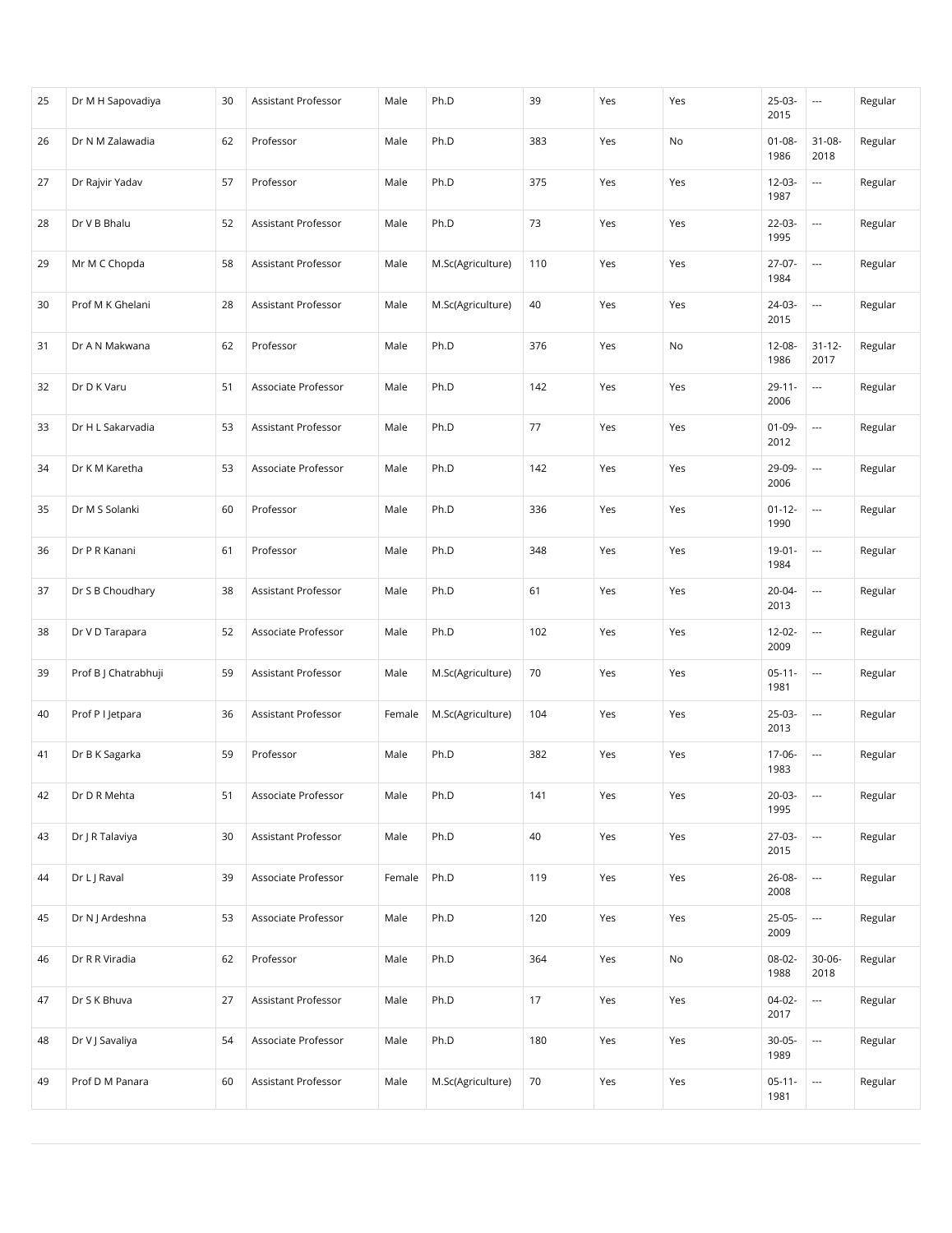| 50 | prof U M Vyas      | 41 | Assistant Professor | Male   | M.Sc(Agriculture)  | 40  | Yes | Yes | 23-03-<br>2015      | $\sim$                   | Regular |
|----|--------------------|----|---------------------|--------|--------------------|-----|-----|-----|---------------------|--------------------------|---------|
| 51 | Dr B S Gohil       | 28 | Assistant Professor | Male   | Ph.D               | 18  | Yes | Yes | $21 - 01 -$<br>2017 | $\overline{a}$           | Regular |
| 52 | Dr G U Kulkrni     | 40 | Associate Professor | Male   | Ph.D               | 119 | Yes | Yes | 25-08-<br>2008      | ---                      | Regular |
| 53 | Dr K B Polara      | 61 | Professor           | Male   | Ph.D               | 305 | Yes | No  | $02 - 02 -$<br>1988 | 28-02-<br>2018           | Regular |
| 54 | Dr M G Dhandhalya  | 55 | Associate Professor | Male   | Ph.D               | 120 | Yes | Yes | 22-08-<br>2008      | $\overline{a}$           | Regular |
| 55 | Dr N K Ribadiya    | 28 | Assistant Professor | Male   | M.V.Sc(Veterinary) | 20  | Yes | Yes | $05-12-$<br>2016    | $\overline{\phantom{a}}$ | Regular |
| 56 | Dr Rajiv Kumar     | 33 | Assistant Professor | Male   | Ph.D               | 70  | Yes | Yes | 06-09-<br>2012      | $\overline{\phantom{a}}$ | Regular |
| 57 | Dr S V Patel       | 60 | Professor           | Male   | Ph.D               | 380 | Yes | Yes | $11 - 08 -$<br>1986 | ---                      | Regular |
| 58 | Dr V R Malam       | 58 | Associate Professor | Male   | Ph.D               | 110 | Yes | Yes | $25-05-$<br>2009    | $\overline{\phantom{a}}$ | Regular |
| 59 | Prof J S Parasana  | 29 | Assistant Professor | Male   | M.Sc(Agriculture)  | 44  | Yes | Yes | $26-03-$<br>2015    | $\overline{a}$           | Regular |
| 60 | Dr A M Butani      | 52 | Assistant Professor | Male   | Ph.D               | 54  | Yes | Yes | $10-01 -$<br>2014   | $\overline{\phantom{a}}$ | Regular |
| 61 | Dr C A Babariya    | 31 | Assistant Professor | Male   | Ph.D               | 40  | Yes | Yes | 24-03-<br>2015      | $\overline{\phantom{a}}$ | Regular |
| 62 | Dr H J Kapadiya    | 60 | Associate Professor | Male   | Ph.D               | 115 | Yes | Yes | $26 - 05 -$<br>2009 | $\overline{a}$           | Regular |
| 63 | Dr K K Kanzaria    | 51 | Assistant Professor | Male   | Ph.D               | 54  | Yes | Yes | $11-01-$<br>2014    | $\overline{\phantom{a}}$ | Regular |
| 64 | Dr M S Shitap      | 31 | Assistant Professor | Male   | Ph.D               | 42  | Yes | Yes | 29-05-<br>2015      | $\overline{\phantom{a}}$ | Regular |
| 65 | Dr P K Chovatia    | 53 | Associate Professor | Male   | Ph.D               | 143 | Yes | Yes | $20-03-$<br>1995    | $\overline{\phantom{a}}$ | Regular |
| 66 | Dr S B Bhatt       | 34 | Assistant Professor | Female | Ph.D               | 40  | Yes | Yes | 23-03-<br>2015      | $\overline{\phantom{a}}$ | Regular |
| 67 | Dr V B Rathod      | 28 | Assistant Professor | Female | Ph.D               | 40  | Yes | Yes | 23-03-<br>2015      | $\overline{\phantom{a}}$ | Regular |
| 68 | Prof A S Jadeja    | 25 | Assistant Professor | Male   | M.Sc(Agriculture)  | 32  | Yes | Yes | $17-01 -$<br>2016   | $\overline{\phantom{a}}$ | Regular |
| 69 | Prof M V Parakhiya | 38 | Assistant Professor | Male   | M.Sc(Agriculture)  | 113 | Yes | Yes | $13-02-$<br>2009    |                          | Regular |
| 70 | Dr B A Golakiya    | 58 | Professor           | Male   | Ph.D               | 350 | Yes | Yes | 09-05-<br>1989      | $\overline{\phantom{a}}$ | Regular |
| 71 | Dr D R Kanzaria    | 43 | Associate Professor | Male   | Ph.D               | 119 | Yes | Yes | 26-08-<br>2008      | ---                      | Regular |
| 72 | Dr J B Patel       | 47 | Associate Professor | Male   | Ph.D               | 70  | Yes | Yes | 14-09-<br>2012      |                          | Regular |
| 73 | Dr L F Akbari      | 59 | Associate Professor | Male   | Ph.D               | 135 | Yes | Yes | 22-04-<br>2007      | $\overline{\phantom{a}}$ | Regular |
| 74 | Dr N G Mayani      | 61 | Associate Professor | Male   | Ph.D               | 135 | Yes | Yes | 22-04-<br>2007      | ---                      | Regular |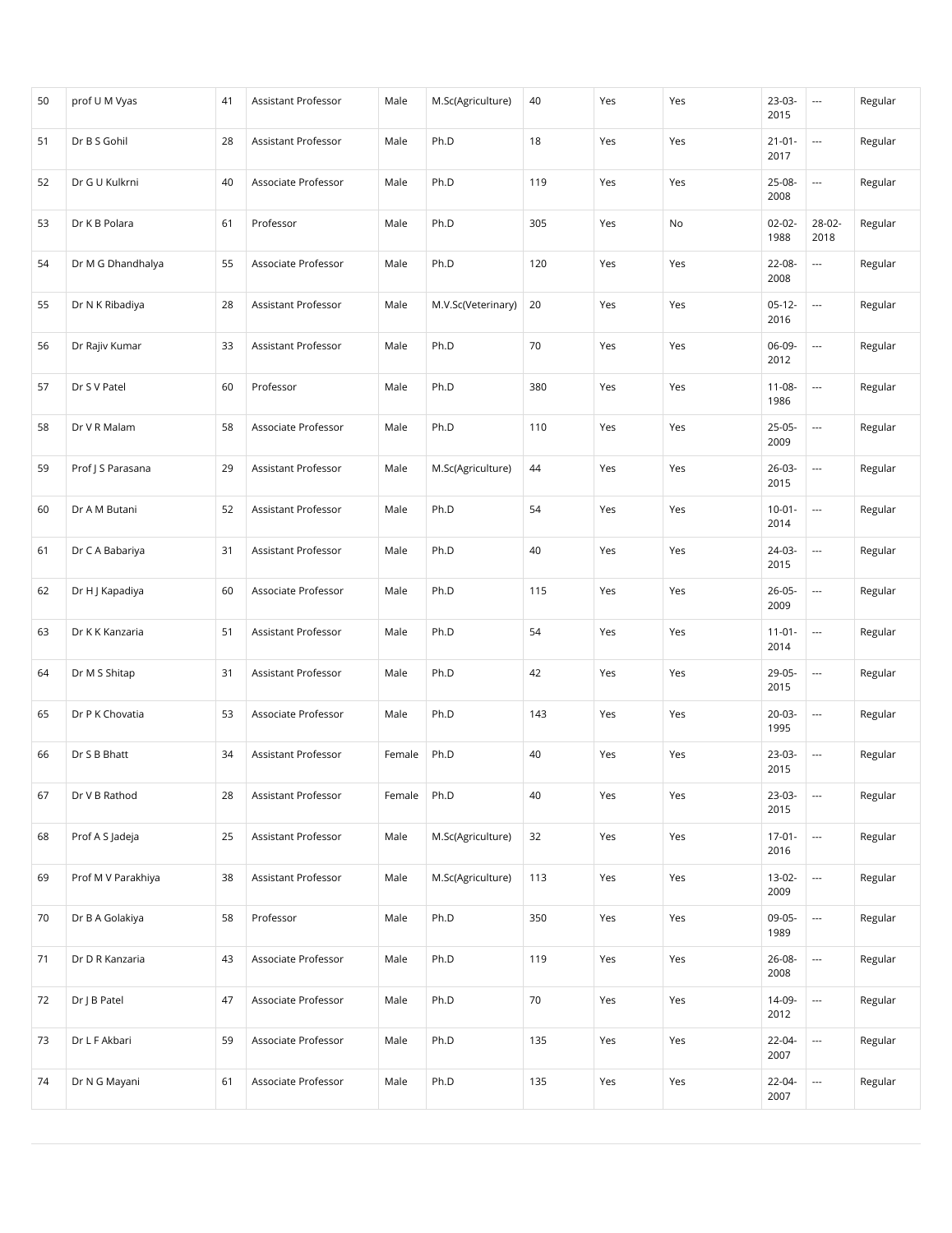| 75 | Dr R M Solanki                         | 53 | Associate Professor        | Male   | Ph.D               | 142 | Yes | Yes | 18-03-<br>1995      | $\hspace{0.05cm} \cdots$ | Regular |
|----|----------------------------------------|----|----------------------------|--------|--------------------|-----|-----|-----|---------------------|--------------------------|---------|
| 76 | Dr S G Savaliya                        | 56 | Professor                  | Male   | Ph.D               | 336 | Yes | Yes | $01 - 12 -$<br>1990 | $\overline{\phantom{a}}$ | Regular |
| 77 | Dr V J Bhatiya                         | 61 | Professor                  | Male   | Ph.D               | 372 | Yes | Yes | 08-06-<br>1987      | $\overline{\phantom{a}}$ | Regular |
| 78 | Prof C M Bhaliya                       | 30 | Assistant Professor        | Male   | M.Sc(Agriculture)  | 38  | Yes | Yes | $06-05-$<br>2015    | $\overline{\phantom{a}}$ | Regular |
| 79 | Prof Shivani R Patel                   | 26 | Assistant Professor        | Female | M.Sc(Agriculture)  | 18  | Yes | Yes | $16 - 01 -$<br>2017 | $\overline{\phantom{a}}$ | Regular |
| 80 | Deven   PATEL                          | 34 | Assistant Professor        | Male   | M.Sc.              | 109 | Yes | Yes | 25-03-<br>2015      | $\hspace{0.05cm} \ldots$ | Regular |
| 81 | Vinu R Ahir                            | 25 | Assistant Professor        | Male   | M.Sc.              | 18  | Yes | Yes | $21 - 01 -$<br>2017 | $\overline{\phantom{a}}$ | Regular |
| 82 | Parthsarthi Pandya                     | 30 | Assistant Professor        | Male   | M.Tech             | 47  | Yes | Yes | 25-03-<br>2015      | $\overline{\phantom{a}}$ | Regular |
| 83 | Bansee M Devani                        | 26 | Assistant Professor        | Female | M.Tech             | 18  | Yes | Yes | $20 - 01 -$<br>2017 | $\hspace{0.05cm} \ldots$ | Regular |
| 84 | Dr Y H Ghelani                         | 43 | Assistant Professor        | Male   | Ph.D               | 22  | Yes | Yes | $03-10-$<br>2006    | $\overline{\phantom{a}}$ | Regular |
| 85 | <b>V V GAMIT</b>                       | 30 | Assistant Professor        | Male   | M.V.Sc(Veterinary) | 39  | Yes | Yes | $01 - 04 -$<br>2015 | $\overline{\phantom{a}}$ | Regular |
| 86 | R J Patel                              | 35 | Assistant Professor        | Male   | Ph.D               | 150 | Yes | Yes | $16-02-$<br>2009    | $\overline{\phantom{a}}$ | Regular |
| 87 | Dr S J Sindhi                          | 28 | Assistant Professor        | Male   | Ph.D               | 18  | Yes | Yes | $20 - 01 -$<br>2017 | $\overline{\phantom{a}}$ | Regular |
| 88 | Dr H V Solanki                         | 29 | Assistant Professor        | Male   | Ph.D               | 18  | Yes | Yes | $18 - 01 -$<br>2017 | $\hspace{0.05cm} \ldots$ | Regular |
| 89 | Sagar Vinodkumar Kelaiya               | 28 | Assistant Professor        | Male   | M.Tech             | 20  | Yes | Yes | $08-12-$<br>2016    | $\overline{\phantom{a}}$ | Regular |
| 90 | Dr J H Vachhani                        | 59 | Professor                  | Male   | Ph.D               | 379 | Yes | Yes | $06-12-$<br>1986    | $\overline{\phantom{a}}$ | Regular |
| 91 | Chhodavadia Harshadbhai<br>Chhaganbhai | 42 | <b>Assistant Professor</b> | Male   | Ph.D               | 179 | Yes | Yes | 24-08-<br>2006      | $\overline{\phantom{a}}$ | Regular |
| 92 | Dr Pramod Mohnot                       | 56 | Professor                  | Male   | Ph.D               | 332 | Yes | Yes | 06-09-<br>1984      | $\overline{\phantom{a}}$ | Regular |
| 93 | N K Mistry                             | 56 | Assistant Professor        | Male   | M.Sc.              | 348 | Yes | Yes | 24-05-<br>1989      |                          | Regular |
| 94 | Shrikant Soma Patil                    | 38 | Assistant Professor        | Male   | Ph.D               | 110 | Yes | Yes | 07-09-<br>2012      |                          | Regular |
| 95 | Dr Girishkumar Vinodkumar<br>Prajapati | 42 | Associate Professor        | Male   | Ph.D               | 142 | Yes | Yes | 30-08-<br>2006      |                          | Regular |
| 96 | R M Javia                              | 41 | Associate Professor        | Male   | Ph.D               | 143 | Yes | Yes | 22-08-<br>2006      |                          | Regular |
| 97 | Dr Nileshkumar Dahyabhai<br>Dholariya  | 32 | Assistant Professor        | Male   | Ph.D               | 24  | Yes | Yes | $19-01 -$<br>2017   |                          | Regular |
| 98 | P R DAVARA                             | 38 | Assistant Professor        | Male   | Ph.D               | 108 | Yes | Yes | $16 - 02 -$<br>2009 |                          | Regular |
| 99 | Prof M J Gojiya                        | 48 | Assistant Professor        | Male   | M.Tech             | 111 | Yes | Yes | 12-06-<br>2009      |                          | Regular |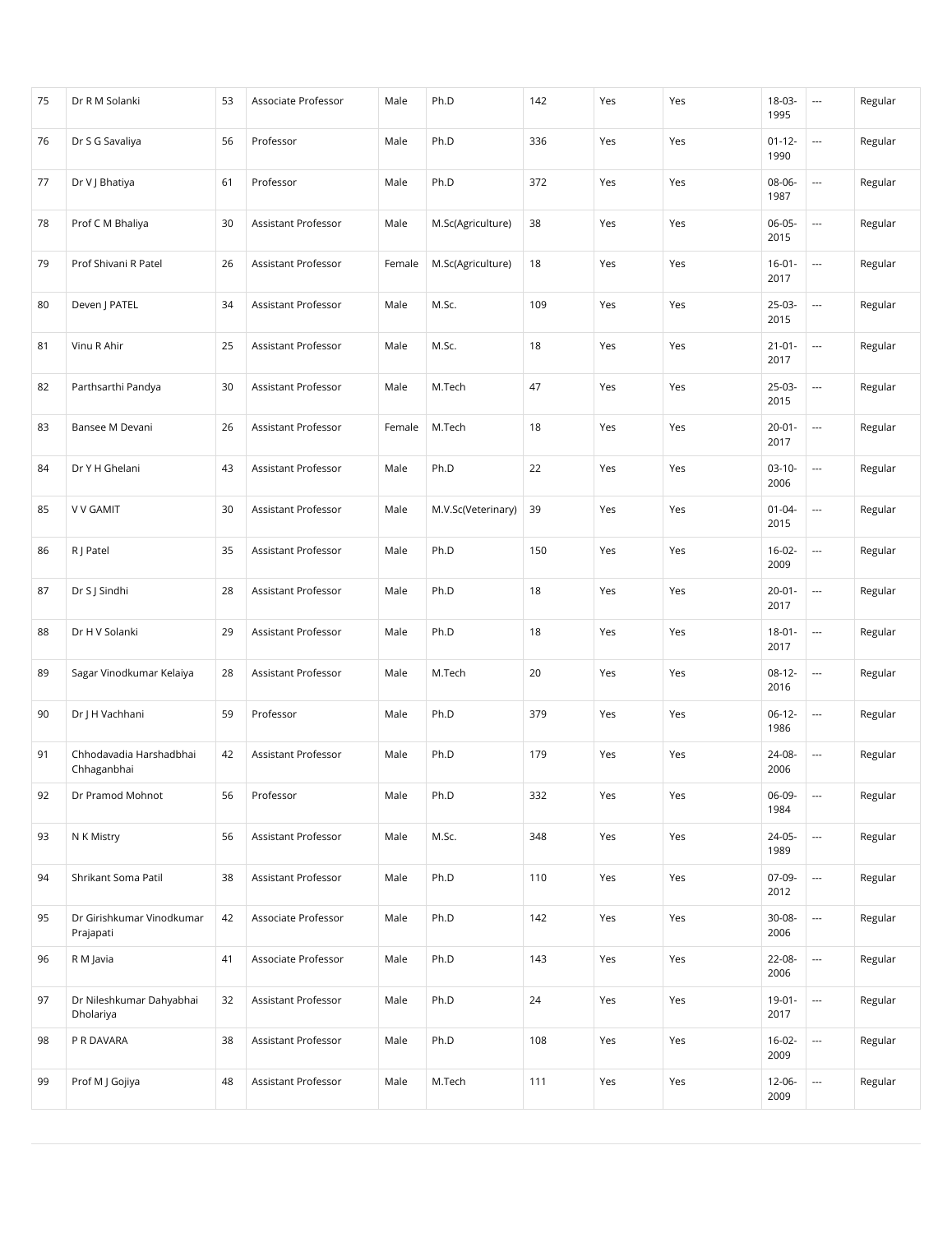| 100 | Dr   V Chovatia                     | 30 | Assistant Professor        | Male   | Ph.D               | 18  | Yes | Yes | $01-02-$<br>2017    | $\overline{\phantom{a}}$ | Regular |
|-----|-------------------------------------|----|----------------------------|--------|--------------------|-----|-----|-----|---------------------|--------------------------|---------|
| 101 | Dr Vijay L Parmar                   | 29 | Assistant Professor        | Male   | M.V.Sc(Veterinary) | 39  | Yes | Yes | $01 - 04 -$<br>2015 | $\overline{a}$           | Regular |
| 102 | Dr J B Kathiriya                    | 41 | Assistant Professor        | Male   | M.V.Sc(Veterinary) | 144 | Yes | Yes | 19-08-<br>2006      | $\overline{\phantom{a}}$ | Regular |
| 103 | Dr N B Patel                        | 40 | Assistant Professor        | Male   | Ph.D               | 21  | Yes | Yes | 28-08-<br>2008      | $\overline{\phantom{a}}$ | Regular |
| 104 | GOJIYA DEVANAND<br>KARABHAI         | 27 | Assistant Professor        | Male   | M.Tech             | 35  | Yes | Yes | $09-12-$<br>2016    | $\overline{\phantom{a}}$ | Regular |
| 105 | N K Jadav                           | 28 | Assistant Professor        | Male   | M.Sc.              | 20  | Yes | Yes | $20 - 01 -$<br>2017 | $\overline{\phantom{a}}$ | Regular |
| 106 | Dr Dilipsinh B Barad                | 34 | Assistant Professor        | Male   | M.V.Sc(Veterinary) | 76  | Yes | Yes | 24-02-<br>2012      |                          | Regular |
| 107 | DR Pankajkumar Jemalbhai<br>Rathod  | 43 | Assistant Professor        | Male   | Ph.D               | 88  | Yes | Yes | $01-09-$<br>2012    | $\overline{\phantom{a}}$ | Regular |
| 108 | Dr Bhawana Asnani                   | 38 | Assistant Professor        | Female | Ph.D               | 64  | Yes | Yes | $01 - 04 -$<br>2013 | $\overline{\phantom{a}}$ | Regular |
| 109 | Dr Rinkesh Babulal Makwana          | 32 | Assistant Professor        | Male   | M.V.Sc(Veterinary) | 27  | Yes | Yes | $18-05-$<br>2016    | $\overline{\phantom{a}}$ | Regular |
| 110 | SINDHI SAMIULLAKHAN<br>HUSENKHAN    | 39 | Assistant Professor        | Male   | Ph.D               | 76  | Yes | Yes | $14 - 10 -$<br>2011 | $\overline{\phantom{a}}$ | Regular |
| 111 | Dr R M Satasiya                     | 52 | Assistant Professor        | Male   | Ph.D               | 312 | Yes | Yes | $15-06-$<br>1989    | $\overline{\phantom{a}}$ | Regular |
| 112 | D K Antala                          | 51 | Assistant Professor        | Male   | Ph.D               | 348 | Yes | Yes | $01 - 08 -$<br>1989 | $\overline{\phantom{a}}$ | Regular |
| 113 | M N Dabhi                           | 48 | Associate Professor        | Male   | Ph.D               | 255 | Yes | Yes | $20-02-$<br>1992    | $\overline{\phantom{a}}$ | Regular |
| 114 | Dr Nileshkumar Shivshankar<br>Joshi | 41 | Associate Professor        | Male   | Ph.D               | 155 | Yes | Yes | $21 - 08 -$<br>2006 | $\overline{\phantom{a}}$ | Regular |
| 115 | D P Sanepara                        | 52 | <b>Assistant Professor</b> | Male   | M.Tech             | 218 | Yes | Yes | $20-02-$<br>1992    | $\overline{\phantom{a}}$ | Regular |
| 116 | Panchabhai Khimabhai<br>Kapadiya    | 62 | Professor                  | Male   | Ph.D               | 89  | Yes | No  | 08-08-<br>1982      | $30 - 11 -$<br>2017      | Regular |
| 117 | Hiteshkumar Jayantilal<br>Senjaliya | 33 | Assistant Professor        | Male   | M.Sc.              | 19  | Yes | Yes | $19-01 -$<br>2017   | $\overline{\phantom{a}}$ | Regular |
| 118 | Minaxi K Bariya                     | 45 | Associate Professor        | Female | Ph.D               | 149 | Yes | Yes | 24-08-<br>2006      | $\overline{\phantom{a}}$ | Regular |
| 119 | Harji Damji Rank                    | 54 | Professor                  | Male   | Ph.D               | 317 | Yes | Yes | $16-02-$<br>1992    | $\overline{\phantom{a}}$ | Regular |
| 120 | Vanraj Madhavji Chavda              | 38 | Assistant Professor        | Male   | M.F.Sc(Fisheries)  | 113 | Yes | Yes | $20-02-$<br>2009    |                          | Regular |
| 121 | Ketan B Asodaria                    | 49 | Assistant Professor        | Male   | Ph.D               | 276 | Yes | Yes | 23-03-<br>1995      |                          | Regular |
| 122 | V D Vora                            | 52 | Assistant Professor        | Male   | M.Sc.              | 280 | Yes | Yes | 24-03-<br>1995      |                          | Regular |
| 123 | Dr P N Chaudhari                    | 29 | Assistant Professor        | Male   | M.V.Sc(Veterinary) | 19  | Yes | Yes | 12-09-<br>2016      | $\overline{\phantom{a}}$ | Regular |
| 124 | Kalyanji Devashi Patel              | 55 | Associate Professor        | Male   | Ph.D               | 110 | Yes | Yes | $20 - 12 -$<br>1991 | ---                      | Regular |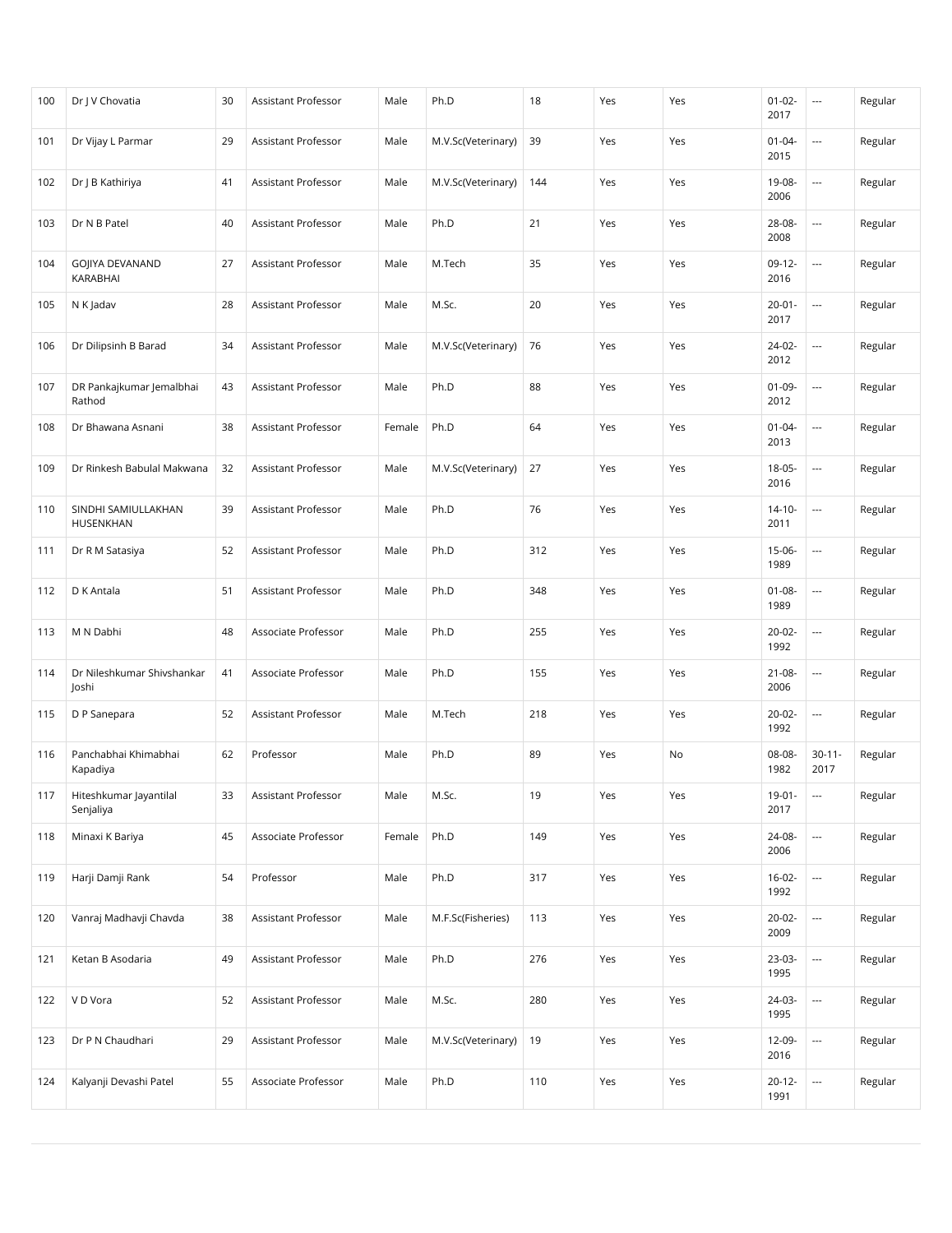| 125 | Dr D S Hirpara                        | 52 | Associate Professor        | Male   | Ph.D              | 276 | Yes | Yes | $20-03-$<br>1995    | $\hspace{0.05cm} \cdots$ | Regular |
|-----|---------------------------------------|----|----------------------------|--------|-------------------|-----|-----|-----|---------------------|--------------------------|---------|
| 126 | Kotiya Anil Savjibhai                 | 41 | Assistant Professor        | Male   | M.F.Sc(Fisheries) | 120 | Yes | Yes | 19-02-<br>2009      | $\overline{a}$           | Regular |
| 127 | Sapre Sarang S                        | 31 | <b>Assistant Professor</b> | Male   | Ph.D              | 39  | Yes | Yes | $26-03-$<br>2015    | $\overline{\phantom{a}}$ | Regular |
| 128 | DR MANUBHAI G VALU                    | 43 | Associate Professor        | Male   | Ph.D              | 159 | Yes | Yes | 26-04-<br>2007      | $\overline{\phantom{a}}$ | Regular |
| 129 | H R Meta                              | 56 | Assistant Professor        | Male   | M.Sc.             | 252 | Yes | Yes | $15 - 12 -$<br>1986 | $\overline{\phantom{a}}$ | Regular |
| 130 | Jagrtui D Bhatt                       | 37 | Assistant Professor        | Female | <b>MBA</b>        | 167 | Yes | Yes | 13-02-<br>2009      | $\overline{\phantom{a}}$ | Regular |
| 131 | M S Pithia                            | 59 | Professor                  | Male   | Ph.D              | 383 | Yes | Yes | 19-02-<br>1982      |                          | Regular |
| 132 | Dave Puffy Ishwarlal                  | 48 | Associate Professor        | Female | M.A               | 240 | Yes | Yes | $12 - 01 -$<br>1998 | ---                      | Regular |
| 133 | Dr Hitesh K Kardani                   | 37 | Assistant Professor        | Male   | Ph.D              | 166 | Yes | Yes | $16-02-$<br>2009    | $\hspace{0.05cm} \ldots$ | Regular |
| 134 | CHHAGANLAL MOHANBHAI<br>NALIYADARA    | 60 | Assistant Professor        | Male   | M.Sc.             | 204 | Yes | Yes | 24-07-<br>1984      | $\overline{\phantom{a}}$ | Regular |
| 135 | VADAR HARDAS RAMDE                    | 49 | Associate Professor        | Male   | Ph.D              | 114 | Yes | Yes | 22-08-<br>2006      | $\overline{\phantom{a}}$ | Regular |
| 136 | Chetana Mandavia                      | 62 | Professor                  | Female | Ph.D              | 396 | Yes | No  | 28-08-<br>1984      | $31 - 12 -$<br>2017      | Regular |
| 137 | Chhodavadiya Snilkumar<br>Kalubhai    | 29 | Assistant Professor        | Male   | Ph.D              | 18  | Yes | Yes | $16 - 01 -$<br>2017 | $\hspace{0.05cm} \ldots$ | Regular |
| 138 | Jyotiben Ramjibhai Sondarva           | 26 | Assistant Professor        | Female | M.Sc.             | 39  | Yes | Yes | 24-03-<br>2015      | $\hspace{0.05cm} \ldots$ | Regular |
| 139 | Dr Rajeshkumar Bhikhabhai<br>Madariya | 48 | Associate Professor        | Male   | Ph.D              | 143 | Yes | Yes | 30-09-<br>2006      | $\overline{\phantom{a}}$ | Regular |
| 140 | V P Sangani                           | 52 | Assistant Professor        | Male   | Ph.D              | 192 | Yes | Yes | 16-06-<br>1989      | $\overline{\phantom{a}}$ | Regular |
| 141 | Dr V B Ramani                         | 61 | Assistant Professor        | Male   | Ph.D              | 456 | Yes | Yes | 28-03-<br>1980      | $\overline{\phantom{a}}$ | Regular |
| 142 | Polara Amit Manshukhbhai              | 27 | Assistant Professor        | Male   | Ph.D              | 18  | Yes | Yes | $17-01-$<br>2017    | $\overline{\phantom{a}}$ | Regular |
| 143 | Prof A A Vyas                         | 61 | Associate Professor        | Male   | M.Sc.             | 37  | Yes | Yes | 29-02-<br>1992      |                          | Regular |
| 144 | Dr M K Jadeja                         | 53 | Assistant Professor        | Male   | Ph.D              | 192 | Yes | Yes | 12-08-<br>1989      |                          | Regular |
| 145 | DHAMSANIYA<br>NAVNITKUMAR KHIMJIBHAI  | 48 | Associate Professor        | Male   | Ph.D              | 130 | Yes | Yes | $18 - 11 -$<br>2006 |                          | Regular |
| 146 | JAYESH NATVARLAL THAKER               | 46 | Assistant Professor        | Male   | Ph.D              | 143 | Yes | Yes | $31 - 10 -$<br>2006 | $\overline{\phantom{a}}$ | Regular |
| 147 | Chirag R Bharodia                     | 35 | Assistant Professor        | Male   | MBA               | 113 | Yes | Yes | 13-02-<br>2009      |                          | Regular |
| 148 | D V khanpara                          | 52 | Assistant Professor        | Male   | M.Sc.             | 194 | Yes | Yes | $13 - 01 -$<br>2014 |                          | Regular |
| 149 | Hemangi Dipakkumar Mehta              | 33 | Assistant Professor        | Female | Ph.D              | 63  | Yes | Yes | 25-03-<br>2013      |                          | Regular |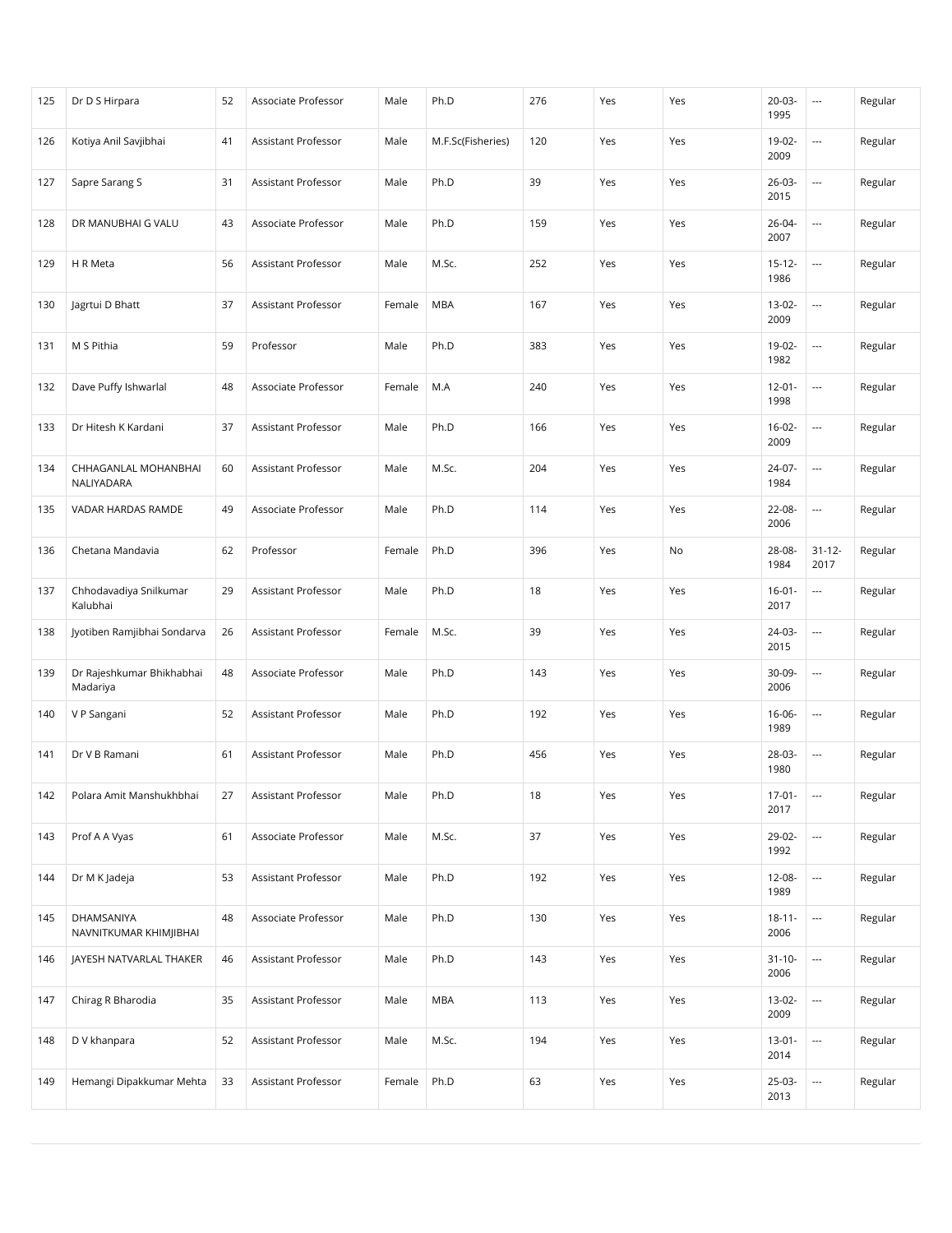| 150 | RAMDEVPUTRA<br>MANOJKUMAR VASANTDAS         | 59 | Dean / Principal /<br>Director / Vice Chancellor | Male   | Ph.D               | 410 | Yes | Yes | $21 - 05 -$<br>1984 | $\overline{\phantom{a}}$ | Regular |
|-----|---------------------------------------------|----|--------------------------------------------------|--------|--------------------|-----|-----|-----|---------------------|--------------------------|---------|
| 151 | Dr Jiju N Vyas                              | 48 | Associate Professor                              | Female | Ph.D               | 64  | Yes | Yes | 28-03-<br>2013      | $\overline{\phantom{a}}$ | Regular |
| 152 | Dr A M Bharadiya                            | 38 | Associate Professor                              | Male   | Ph.D               | 85  | Yes | Yes | $21 - 08 -$<br>2006 | $\overline{\phantom{a}}$ | Regular |
| 153 | Chaudhari Rameshkumar<br>Jethabhai          | 30 | Associate Professor                              | Male   | M.Sc.              | 39  | Yes | Yes | $01 - 04 -$<br>2015 | $\overline{\phantom{a}}$ | Regular |
| 154 | AMRUTLAL MEGHJIBHAI<br>PARAKHIA             | 61 | Dean / Principal /<br>Director / Vice Chancellor | Male   | Ph.D               | 456 | Yes | Yes | $21 - 01 -$<br>1980 | $\overline{\phantom{a}}$ | Regular |
| 155 | T C POONIA                                  | 45 | Assistant Professor                              | Male   | Ph.D               | 84  | Yes | Yes | 30-08-<br>2008      | $\hspace{0.05cm} \ldots$ | Regular |
| 156 | Dr Neha Tiwari                              | 29 | Assistant Professor                              | Female | Ph.D               | 58  | Yes | Yes | $01 - 04 -$<br>2013 | $\overline{\phantom{a}}$ | Regular |
| 157 | Dr D T Fefar                                | 33 | Assistant Professor                              | Male   | Ph.D               | 73  | Yes | Yes | 12-09-<br>2012      | $\overline{\phantom{a}}$ | Regular |
| 158 | S H Lakhani                                 | 29 | Assistant Professor                              | Male   | M.Sc.              | 43  | Yes | Yes | $30-03-$<br>2015    | $\overline{\phantom{a}}$ | Regular |
| 159 | KARSHANBHAI AMBABHAI<br>KHUNT               | 59 | Dean / Principal /<br>Director / Vice Chancellor | Male   | Ph.D               | 351 | Yes | Yes | 25-04-<br>1989      | $\hspace{0.05cm} \cdots$ | Regular |
| 160 | Dr C D Lakhlani                             | 46 | Professor                                        | Male   | Ph.D               | 32  | Yes | Yes | 23-03-<br>2015      | $\overline{\phantom{a}}$ | Regular |
| 161 | Kikani Vinod L                              | 54 | Assistant Professor                              | Male   | M.Sc.              | 71  | Yes | Yes | $15-07-$<br>1992    | $\overline{\phantom{a}}$ | Regular |
| 162 | P N Vavaliya                                | 52 | Assistant Professor                              | Male   | M.Tech             | 212 | Yes | Yes | 14-06-<br>1989      | $\overline{\phantom{a}}$ | Regular |
| 163 | Chirag Mahendrakumar<br>Modi                | 33 | Assistant Professor                              | Male   | Ph.D               | 79  | Yes | Yes | $12 - 12 -$<br>2013 | $\hspace{0.05cm} \ldots$ | Regular |
| 164 | Jayesh Shantilal Patel                      | 53 | Professor                                        | Male   | Ph.D               | 370 | Yes | Yes | 24-09-<br>1987      | $\overline{\phantom{a}}$ | Regular |
| 165 | U D Patel                                   | 37 | Associate Professor                              | Male   | Ph.D               | 123 | Yes | Yes | 13-07-<br>2011      | $\overline{\phantom{a}}$ | Regular |
| 166 | BHADANIYA AMITKUMAR<br>RAMESHCHANDRA        | 35 | Assistant Professor                              | Male   | Ph.D               | 125 | Yes | Yes | $16-02-$<br>2009    | $\overline{\phantom{a}}$ | Regular |
| 167 | DR KAPADIYA ITESHKUMAR B                    | 29 | Assistant Professor                              | Male   | Ph.D               | 38  | Yes | Yes | 27-03-<br>2015      | $\hspace{0.05cm} \cdots$ | Regular |
| 168 | DR VAIBHAVSINH DILIPSINH<br><b>DODIA</b>    | 31 | Assistant Professor                              | Male   | M.V.Sc(Veterinary) | 40  | Yes | Yes | 30-03-<br>2015      | ---                      | Regular |
| 169 | Bhavesh B Javia                             | 39 | Associate Professor                              | Male   | M.V.Sc(Veterinary) | 178 | Yes | Yes | 24-02-<br>2009      | ---                      | Regular |
| 170 | Dr SURYAKANT SOMABHAI<br>PARIKH             | 34 | Assistant Professor                              | Male   | M.V.Sc(Veterinary) | 64  | Yes | Yes | 28-03-<br>2013      |                          | Regular |
| 171 | DR VINEET KUMAR                             | 40 | Assistant Professor                              | Male   | Ph.D               | 72  | Yes | Yes | 10-09-<br>2012      |                          | Regular |
| 172 | Nisha M Thaker                              | 34 | Assistant Professor                              | Female | <b>MBA</b>         | 133 | Yes | Yes | 13-02-<br>2009      |                          | Regular |
| 173 | K N Vadaria                                 | 53 | Assistant Professor                              | Male   | Ph.D               | 319 | Yes | Yes | $16 - 12 -$<br>1991 | ---                      | Regular |
| 174 | <b>GUNVANTSINH DHIRBHAI</b><br><b>GOHIL</b> | 35 | Assistant Professor                              | Male   | M.E.               | 143 | Yes | Yes | $20 - 12 -$<br>2013 |                          | Regular |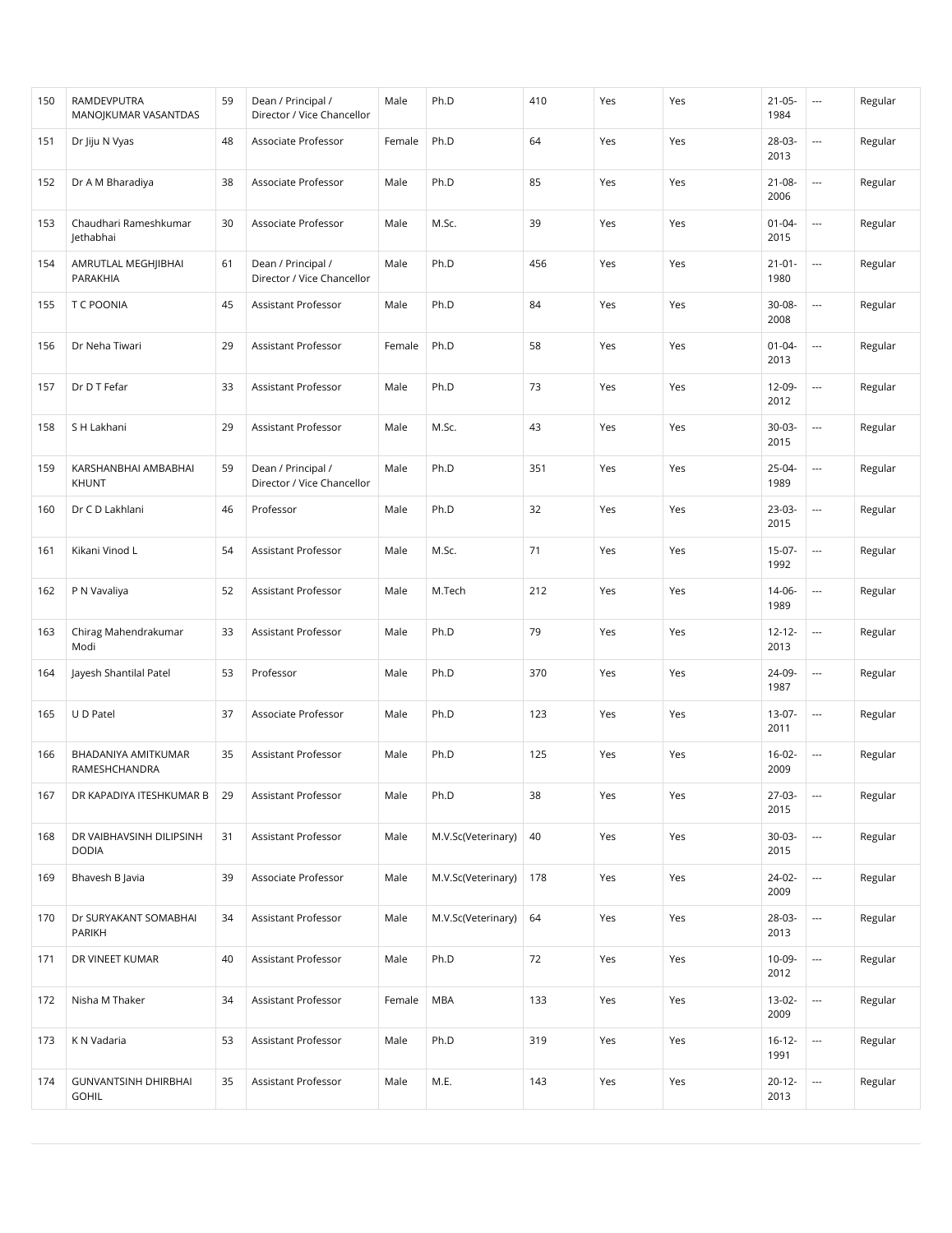| 175 | dudhat ashok shamjibhai             | 55 | Assistant Professor                              | Male   | Ph.D               | 73  | Yes | Yes | 19-06-<br>2012      | $\overline{\phantom{a}}$ | Regular |
|-----|-------------------------------------|----|--------------------------------------------------|--------|--------------------|-----|-----|-----|---------------------|--------------------------|---------|
| 176 | Dr M A Vaddoria                     | 60 | Professor                                        | Male   | Ph.D               | 252 | Yes | Yes | $02 - 11 -$<br>1989 | $\overline{a}$           | Regular |
| 177 | Dr JOICE P JOSEPH                   | 33 | Assistant Professor                              | Female | M.V.Sc(Veterinary) | 82  | Yes | Yes | 10-09-<br>2012      |                          | Regular |
| 178 | KALARIA VINAYKUMAR<br>AMRUTLAL      | 37 | Assistant Professor                              | Male   | M.V.Sc(Veterinary) | 119 | Yes | Yes | $16-02-$<br>2009    | $\overline{\phantom{a}}$ | Regular |
| 179 | Dr L L Jivani                       | 56 | Associate Professor                              | Male   | Ph.D               | 350 | Yes | Yes | $15-05-$<br>1989    | $\overline{a}$           | Regular |
| 180 | MAKADIA NANJI RAVJI                 | 62 | Assistant Professor                              | Male   | M.Sc.              | 30  | Yes | Yes | $06-11-$<br>1981    | $\overline{\phantom{a}}$ | Regular |
| 181 | Dr R K Odedra                       | 59 | Associate Professor                              | Male   | Ph.D               | 113 | Yes | Yes | 13-02-<br>2009      | $\overline{\phantom{a}}$ | Regular |
| 182 | RUPESHKUMAR<br>JAGDISHCHANDRA RAVAL | 36 | Assistant Professor                              | Male   | M.V.Sc(Veterinary) | 106 | Yes | Yes | 05-09-<br>2012      | $\overline{\phantom{a}}$ | Regular |
| 183 | Dr A N Sayani                       | 49 | Associate Professor                              | Male   | Ph.D               | 135 | Yes | Yes | 24-03-<br>2007      | $\hspace{0.05cm} \ldots$ | Regular |
| 184 | Harshadkumar Hemrajbhai<br>Mashru   | 46 | <b>Assistant Professor</b>                       | Male   | M.Tech             | 143 | Yes | Yes | 18-08-<br>2006      | $\overline{\phantom{a}}$ | Regular |
| 185 | Dr B D Savaliya                     | 52 | Assistant Professor                              | Male   | Ph.D               | 95  | Yes | Yes | 15-06-<br>1989      | $\overline{\phantom{a}}$ | Regular |
| 186 | Dr krishna chimanbhai gamit         | 26 | Assistant Professor                              | Female | M.V.Sc(Veterinary) | 20  | Yes | Yes | $05-12-$<br>2016    | $\overline{\phantom{a}}$ | Regular |
| 187 | Ramesh J Padodara                   | 40 | Assistant Professor                              | Male   | M.V.Sc(Veterinary) | 112 | Yes | Yes | 26-03-<br>2009      |                          | Regular |
| 188 | Maheta Poojaben Vinodray            | 26 | Assistant Professor                              | Female | M.Sc.              | 19  | Yes | Yes | $17-01 -$<br>2017   | $\overline{\phantom{a}}$ | Regular |
| 189 | Dr D L Varmora                      | 57 | Assistant Professor                              | Male   | Ph.D               | 208 | Yes | Yes | $26 - 05 -$<br>2009 | $\overline{\phantom{a}}$ | Regular |
| 190 | Kalpesh Kumar                       | 33 | Assistant Professor                              | Male   | M.Sc.              | 113 | Yes | Yes | 13-02-<br>2009      | $\overline{\phantom{a}}$ | Regular |
| 191 | Dr shivaji h talekar                | 42 | Associate Professor                              | Male   | Ph.D               | 123 | Yes | Yes | 04-04-<br>2013      | $\overline{\phantom{a}}$ | Regular |
| 192 | Nileshbhai Maganbhai<br>Kachhadiya  | 31 | Assistant Professor                              | Male   | M.Sc.              | 18  | Yes | Yes | $25 - 01 -$<br>2017 | $\overline{\phantom{a}}$ | Regular |
| 193 | Dr Gulshan Rai Sharma               | 58 | Dean / Principal /<br>Director / Vice Chancellor | Male   | Ph.D               | 314 | Yes | Yes | 14-03-<br>1986      |                          | Regular |
| 194 | Monika Rajeshkumar Parmar           | 28 | Assistant Professor                              | Female | M.V.Sc(Veterinary) | 23  | Yes | Yes | $12-05-$<br>2016    |                          | Regular |
| 195 | Dr Prafulchandra Hirjibhai<br>Tank  | 52 | Dean / Principal /<br>Director / Vice Chancellor | Male   | Ph.D               | 382 | Yes | Yes | 26-09-<br>1986      |                          | Regular |
| 196 | Nileshkumar Ratilal Padaliya        | 31 | Assistant Professor                              | Male   | M.V.Sc(Veterinary) | 18  | Yes | Yes | $05-12-$<br>2016    | $\overline{\phantom{a}}$ | Regular |
| 197 | Mansukhbhai G Savalia               | 54 | Assistant Professor                              | Male   | M.Sc.              | 70  | Yes | Yes | 15-09-<br>2012      |                          | Regular |
| 198 | Dr N B Jadav                        | 41 | Associate Professor                              | Male   | Ph.D               | 144 | Yes | Yes | 18-08-<br>2006      | $\overline{\phantom{a}}$ | Regular |
| 199 | Dr P V Patel                        | 55 | Dean / Principal /<br>Director / Vice Chancellor | Male   | Ph.D               | 30  | Yes | Yes | $12 - 01 -$<br>1990 | ---                      | Regular |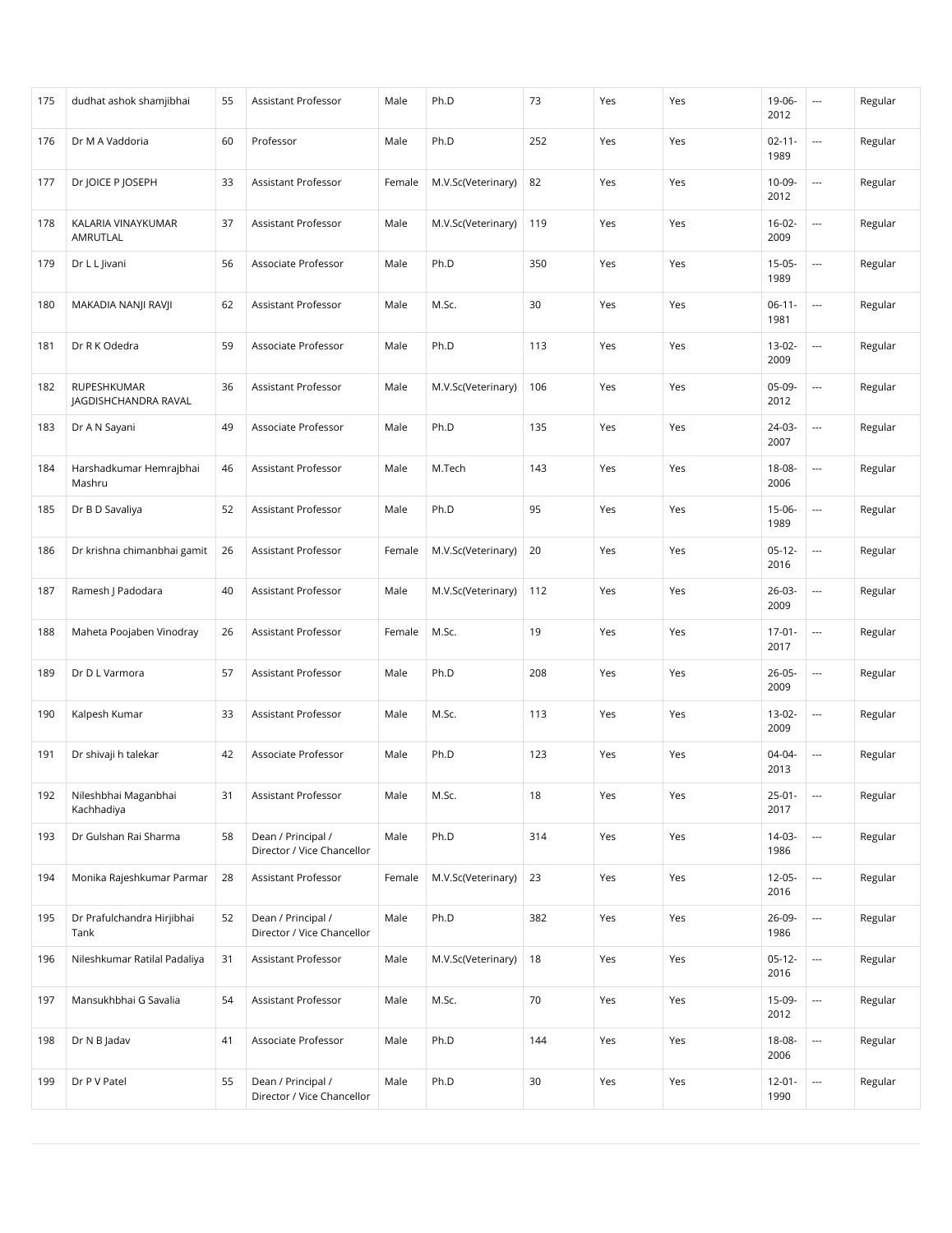| 200 | DR V R VIRANI                          | 62 | Professor                  | Male   | Ph.D               | 360 | Yes | Yes | 29-08-<br>1984      | $\overline{\phantom{a}}$ | Regular |
|-----|----------------------------------------|----|----------------------------|--------|--------------------|-----|-----|-----|---------------------|--------------------------|---------|
| 201 | <b>CHAUDHARI GIRISH</b><br>MEGHJIBHAI  | 33 | Assistant Professor        | Male   | M.V.Sc(Veterinary) | 58  | Yes | Yes | $09-12-$<br>2013    | $\overline{a}$           | Regular |
| 202 | Prof V L Gondaliya                     | 60 | Assistant Professor        | Male   | M.Sc.              | 372 | Yes | Yes | $27-07-$<br>1984    | $\overline{a}$           | Regular |
| 203 | <b>BHUPENDRA THAKRE</b>                | 31 | Assistant Professor        | Male   | M.V.Sc(Veterinary) | 40  | Yes | Yes | $30-03-$<br>2015    | $\overline{\phantom{a}}$ | Regular |
| 204 | Dr P D Vekariya                        | 53 | Assistant Professor        | Male   | Ph.D               | 29  | Yes | Yes | 23-06-<br>1994      | $\overline{a}$           | Regular |
| 205 | VASAVA SUNILKUMAR<br>RATILAL           | 31 | Assistant Professor        | Male   | M.Sc.              | 34  | Yes | Yes | 19-09-<br>2015      | $\overline{\phantom{a}}$ | Regular |
| 206 | Dr Nilimaben Nayankumar<br>Brahmbhat   | 27 | Assistant Professor        | Female | M.V.Sc(Veterinary) | 20  | Yes | Yes | $09-12-$<br>2016    | $\overline{\phantom{a}}$ | Regular |
| 207 | SANTOSH MARANDI                        | 35 | Assistant Professor        | Male   | Ph.D               | 70  | Yes | Yes | 11-09-<br>2012      | ---                      | Regular |
| 208 | G K Sapara                             | 34 | Assistant Professor        | Male   | M.Sc.              | 40  | Yes | Yes | 24-03-<br>2015      | $\overline{\phantom{a}}$ | Regular |
| 209 | Dr S P Kachhadiya                      | 51 | Assistant Professor        | Male   | Ph.D               | 108 | Yes | Yes | $25-04-$<br>2009    | $\overline{a}$           | Regular |
| 210 | Chudasama Mitesh<br>Khimjibhai         | 27 | Assistant Professor        | Male   | M.Sc.              | 19  | Yes | Yes | $18 - 01 -$<br>2017 | $\overline{\phantom{a}}$ | Regular |
| 211 | DR ANSHU AHLAWAT                       | 40 | Associate Professor        | Male   | Ph.D               | 166 | Yes | Yes | $30-09-$<br>2006    | $\overline{a}$           | Regular |
| 212 | Arvindkumar Prahladbhai<br>Prajapati   | 53 | Assistant Professor        | Male   | <b>MCA</b>         | 141 | Yes | Yes | 07-04-<br>2015      | $\overline{a}$           | Regular |
| 213 | Virenkumar R Akabari                   | 29 | Assistant Professor        | Male   | Ph.D               | 35  | Yes | Yes | $18-05-$<br>2015    | $\overline{\phantom{a}}$ | Regular |
| 214 | DR JIGNESH KANTILAL<br>CHAUDHARY       | 29 | Assistant Professor        | Male   | M.V.Sc(Veterinary) | 37  | Yes | Yes | 04-04-<br>2015      | $\overline{\phantom{a}}$ | Regular |
| 215 | Dr Amrita A Vasava                     | 28 | Assistant Professor        | Female | M.V.Sc(Veterinary) | 20  | Yes | Yes | $05-12-$<br>2016    | ---                      | Regular |
| 216 | VIJAYKUMAR CHANDUBHAI<br><b>DODIYA</b> | 39 | <b>Assistant Professor</b> | Male   | M.Sc.              | 24  | Yes | Yes | 19-05-<br>2016      | $\overline{\phantom{a}}$ | Regular |
| 217 | DEENDAYAL                              | 42 | Associate Professor        | Male   | Ph.D               | 133 | Yes | Yes | $12-09-$<br>2012    | $\overline{\phantom{a}}$ | Regular |
| 218 | Dr Vishnudeo Kumar                     | 39 | Assistant Professor        | Male   | Ph.D               | 129 | Yes | Yes | 23-03-<br>2011      | $\overline{\phantom{a}}$ | Regular |
| 219 | C V Patel                              | 59 | Assistant Professor        | Male   | M.Sc.              | 424 | Yes | Yes | $03-11-$<br>1981    | $\overline{\phantom{a}}$ | Regular |
| 220 | Prof Ravishkumar Lavjibhai<br>Davariya | 61 | Assistant Professor        | Male   | M.Sc.              | 80  | Yes | Yes | $26 - 05 -$<br>2009 |                          | Regular |
| 221 | Vaghani Jitendra Jerambhai             | 51 | Assistant Professor        | Male   | Ph.D               | 280 | Yes | Yes | 23-03-<br>1995      |                          | Regular |
| 222 | Dr Divyakant Shantilal<br>Kelaiya      | 43 | Associate Professor        | Male   | Ph.D               | 96  | Yes | Yes | $01 - 04 -$<br>2015 |                          | Regular |
| 223 | Vivek Singh                            | 37 | Assistant Professor        | Male   | Ph.D               | 70  | Yes | Yes | 13-09-<br>2012      | $\overline{\phantom{a}}$ | Regular |
| 224 | Mahendra Singh Chandawat               | 44 | Associate Professor        | Male   | Ph.D               | 220 | Yes | Yes | $31-03-$<br>2015    | ---                      | Regular |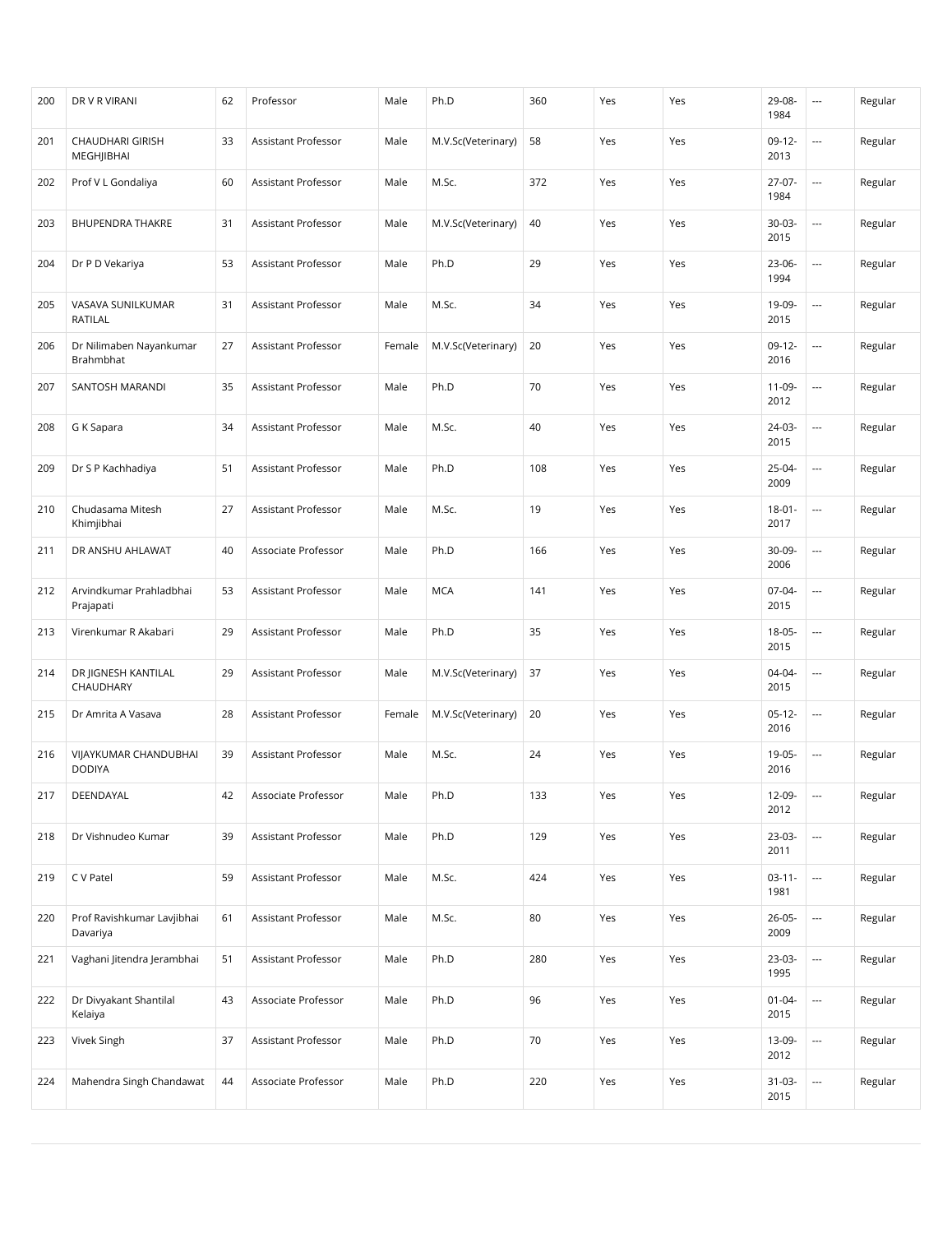| 225 | Dr R B Vadher                       | 40 | Assistant Professor | Male   | Ph.D               | 149 | Yes | Yes | 19-08-<br>2016      | $\overline{\phantom{a}}$ | Regular |
|-----|-------------------------------------|----|---------------------|--------|--------------------|-----|-----|-----|---------------------|--------------------------|---------|
| 226 | Bholalal Vaghjibhai Radadia         | 60 | Associate Professor | Male   | M.Sc.              | 363 | Yes | Yes | 09-02-<br>1988      | $\overline{a}$           | Regular |
| 227 | S R Thaker                          | 57 | Assistant Professor | Male   | M.Sc.              | 143 | Yes | Yes | 18-04-<br>1989      | $\overline{\phantom{a}}$ | Regular |
| 228 | BAJANIYA VIRALKUMAR<br>CHHAGANLAL   | 32 | Assistant Professor | Male   | M.Sc.              | 113 | Yes | Yes | $16-02-$<br>2009    | $\overline{a}$           | Regular |
| 229 | Tapas Kumar Patbandha               | 33 | Assistant Professor | Male   | Ph.D               | 66  | Yes | Yes | $11-01-$<br>2013    | $\overline{\phantom{a}}$ | Regular |
| 230 | Mr M F Bhoraniya                    | 50 | Assistant Professor | Male   | M.Sc.              | 220 | Yes | Yes | 23-03-<br>1995      | $\overline{\phantom{a}}$ | Regular |
| 231 | MAYUR V VARIYA                      | 28 | Assistant Professor | Male   | M.Sc.              | 62  | Yes | Yes | 24-06-<br>2015      | $\overline{\phantom{a}}$ | Regular |
| 232 | Dr J N Nariya                       | 60 | Professor           | Male   | Ph.D               | 242 | Yes | Yes | 14-08-<br>1986      | $\overline{\phantom{a}}$ | Regular |
| 233 | BABULAL ARJANBHAI<br><b>MONPARA</b> | 56 | Associate Professor | Male   | Ph.D               | 110 | Yes | Yes | $22 - 10 -$<br>1984 | $\overline{\phantom{a}}$ | Regular |
| 234 | Ms Pushpa Yadav                     | 33 | Assistant Professor | Female | M.Sc.              | 41  | Yes | Yes | 06-04-<br>2015      | $\overline{a}$           | Regular |
| 235 | <b>VEKARIYA P B</b>                 | 53 | Assistant Professor | Male   | M.Tech             | 107 | Yes | Yes | 05-09-<br>1989      | $\overline{\phantom{a}}$ | Regular |
| 236 | Asha C Detroja                      | 48 | Assistant Professor | Female | M.Sc.              | 332 | Yes | Yes | $22-03-$<br>1995    | $\overline{\phantom{a}}$ | Regular |
| 237 | Dr M V Naliyadhara                  | 62 | Assistant Professor | Male   | Ph.D               | 441 | Yes | No  | $10 - 11 -$<br>1981 | $31 - 03 -$<br>2018      | Regular |
| 238 | Prof R L Chitroda                   | 41 | Assistant Professor | Male   | M.Sc.              | 131 | Yes | Yes | 28-08-<br>2008      | $\overline{\phantom{a}}$ | Regular |
| 239 | Dr B S Mathapati                    | 34 | Assistant Professor | Male   | Ph.D               | 155 | Yes | Yes | 21-09-<br>2012      | $\overline{\phantom{a}}$ | Regular |
| 240 | Dr K K Jain                         | 54 | Professor           | Male   | Ph.D               | 379 | Yes | Yes | 19-02-<br>1986      | $\overline{\phantom{a}}$ | Regular |
| 241 | Dr K P Baraiya                      | 42 | Associate Professor | Male   | Ph.D               | 180 | Yes | Yes | 17-08-<br>2006      | $\overline{\phantom{a}}$ | Regular |
| 242 | C N Jadav                           | 48 | Assistant Professor | Male   | M.Sc.              | 216 | Yes | Yes | $16-02-$<br>1999    | $\overline{\phantom{a}}$ | Regular |
| 243 | Dr Mahendra Singh Dulawat           | 37 | Assistant Professor | Male   | Ph.D               | 108 | Yes | Yes | 27-02-<br>2009      |                          | Regular |
| 244 | Dr Shilpa Mukundray Trivedi         | 46 | Associate Professor | Female | Ph.D               | 227 | Yes | Yes | 24-03-<br>2015      |                          | Regular |
| 245 | Dr Gambhirsinh Sursinh Vala         | 42 | Associate Professor | Male   | Ph.D               | 82  | Yes | Yes | 30-09-<br>2006      |                          | Regular |
| 246 | PINKI SURENDRADUTT<br>SHARMA        | 29 | Assistant Professor | Female | M.Sc.              | 18  | Yes | Yes | $19-01 -$<br>2017   | $\overline{\phantom{a}}$ | Regular |
| 247 | Dr ANIL SHARMA                      | 35 | Assistant Professor | Male   | M.V.Sc(Veterinary) | 170 | Yes | Yes | 03-09-<br>2012      |                          | Regular |
| 248 | Smt A K Baraiya                     | 35 | Assistant Professor | Female | M.Sc.              | 144 | Yes | Yes | 17-08-<br>2006      | $\overline{\phantom{a}}$ | Regular |
| 249 | PROF DHARMESH K DAVARA              | 31 | Assistant Professor | Male   | M.Sc.              | 26  | Yes | Yes | $19-01 -$<br>2017   | ---                      | Regular |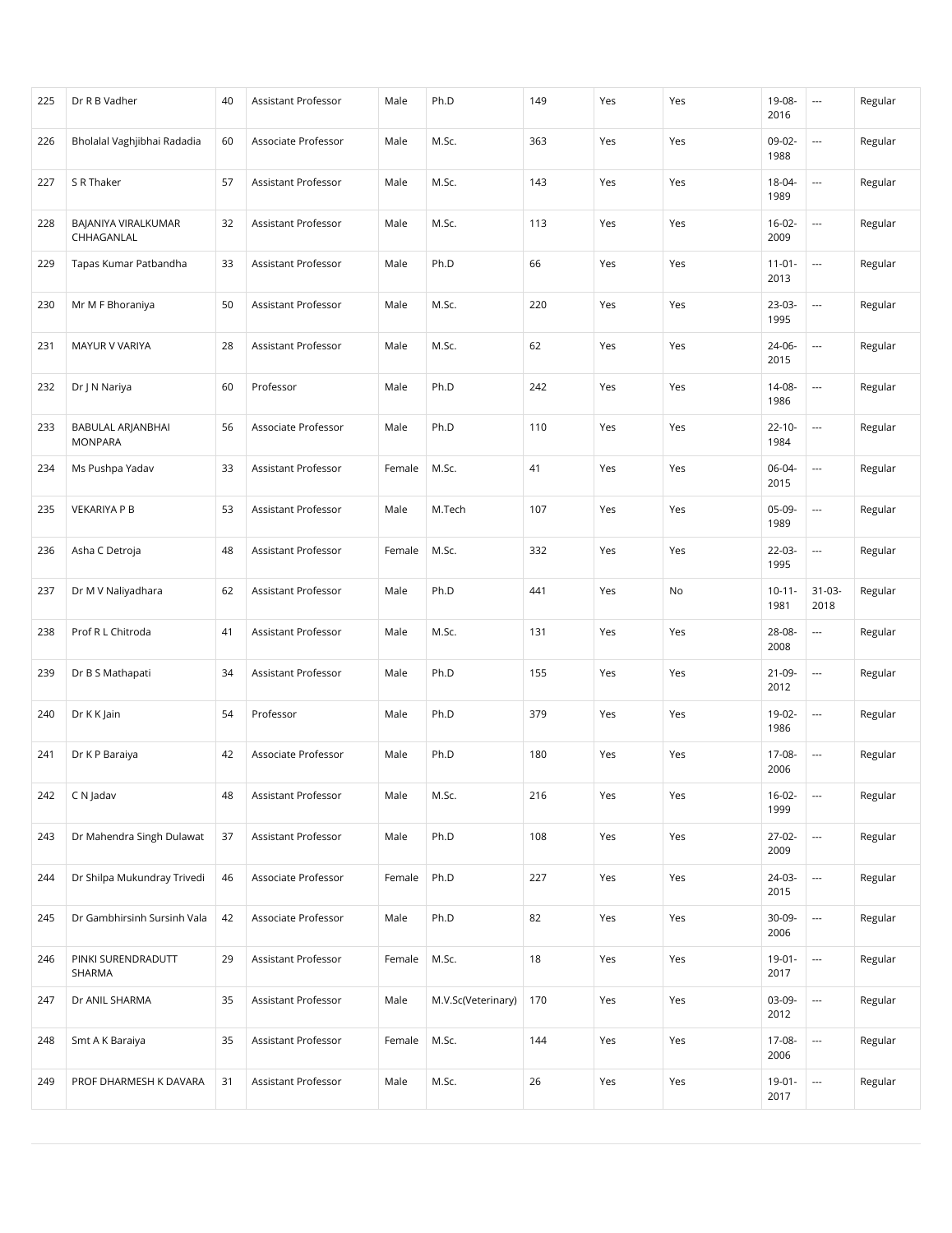| 250 | Tank Ketan Vallabhdas                   | 32 | Assistant Professor | Female | M.F.Sc(Fisheries)       | 116 | Yes | Yes | $16-02-$<br>2009    | $\hspace{0.05cm} \cdots$ | Regular |
|-----|-----------------------------------------|----|---------------------|--------|-------------------------|-----|-----|-----|---------------------|--------------------------|---------|
| 251 | <b>GOHIL VANRAJBHAI</b><br>NATHABHAI    | 39 | Associate Professor | Male   | Ph.D                    | 139 | Yes | Yes | $06-10-$<br>2006    | ---                      | Regular |
| 252 | Girdharbhai Babulal Vekaria             | 58 | Assistant Professor | Male   | M.Sc.                   | 302 | Yes | Yes | $31-05-$<br>1989    | ---                      | Regular |
| 253 | Dr A G PANSURIYA                        | 51 | Associate Professor | Male   | Ph.D                    | 282 | Yes | Yes | $20-03-$<br>1995    | ---                      | Regular |
| 254 | Maheta Hiten Yagnesh                    | 37 | Assistant Professor | Male   | Ph.D                    | 44  | Yes | Yes | $01-03-$<br>2009    | $\overline{\phantom{a}}$ | Regular |
| 255 | Vithaldas Vrujlal Rajani                | 60 | Professor           | Male   | Ph.D                    | 300 | Yes | Yes | $21 - 05 -$<br>1984 | ---                      | Regular |
| 256 | Dr K H Dabhi                            | 57 | Professor           | Male   | Ph.D                    | 276 | Yes | Yes | $11 - 12 -$<br>1986 | ---                      | Regular |
| 257 | Prof J C Dhingani                       | 30 | Assistant Professor | Male   | M.Sc.                   | 40  | Yes | Yes | $01 - 04 -$<br>2015 |                          | Regular |
| 258 | Sakarvadia Hasmukhray<br>Lakhabhai      | 53 | Assistant Professor | Male   | Ph.D                    | 338 | Yes | Yes | 22-05-<br>1995      | ---                      | Regular |
| 259 | DR GAJENDRASINGH<br>BHAWARSINGH SOLANKI | 34 | Reader              | Male   | M.V.Sc(Veterinary)      | 58  | Yes | Yes | 12-09-<br>2012      | ---                      | Regular |
| 260 | Prof K H Ribadiya                       | 62 | Assistant Professor | Male   | M.Sc.                   | 332 | Yes | No  | $11-03-$<br>1981    | $30 - 06 -$<br>2018      | Regular |
| 261 | BHATT V M                               | 58 | Associate Professor | Male   | M.Sc.                   | 324 | Yes | Yes | 08-08-<br>1986      | ---                      | Regular |
| 262 | CHAUDHARI TEJALBEN<br>MUKESHBHAI        | 26 | Assistant Professor | Female | M.Sc.                   | 19  | Yes | Yes | $19-01 -$<br>2017   | ---                      | Regular |
| 263 | J N NANDASANA                           | 51 | Assistant Professor | Male   | M.Tech                  | 112 | Yes | Yes | $01 - 06 -$<br>2009 | ---                      | Regular |
| 264 | Dr Avinash K Bilwal                     | 25 | Assistant Professor | Male   | M.V.Sc(Veterinary)      | 19  | Yes | Yes | $07-12-$<br>2016    | ---                      | Regular |
| 265 | Dr T D Mehta                            | 49 | Assistant Professor | Male   | Ph.D                    | 311 | Yes | Yes | 07-07-<br>1992      | $\overline{\phantom{a}}$ | Regular |
| 266 | DR CHANDRAKANT SINGH                    | 32 | Assistant Professor | Male   | Ph.D                    | 41  | Yes | Yes | $11 - 06 -$<br>2015 | ---                      | Regular |
| 267 | Dr Kirit R Bhedi                        | 27 | Assistant Professor | Male   | M.V.Sc(Veterinary)   19 |     | Yes | Yes | $09-12-$<br>2016    | $\overline{\phantom{a}}$ | Regular |
| 268 | Chotaliya B M                           | 62 | Assistant Professor | Male   | M.Sc.                   | 130 | Yes | No  | 15-09-<br>2012      | $30 - 06 -$<br>2018      | Regular |
| 269 | Dr Ismail U Dhruj                       | 62 | Professor           | Male   | Ph.D                    | 383 | Yes | Yes | $21 - 01 -$<br>1980 | ---                      | Regular |
| 270 | Dr Jayendra R Damor                     | 27 | Assistant Professor | Male   | M.V.Sc(Veterinary)      | 19  | Yes | Yes | $07-12-$<br>2016    | ---                      | Regular |
| 271 | VASHARAMBHAI KABABHAI<br>SARDHARA       | 55 | Assistant Professor | Male   | M.Tech                  | 328 | Yes | Yes | 26-07-<br>1989      |                          | Regular |
| 272 | LALLUBHAI KESHAVBHAI<br><b>DHADUK</b>   | 61 | Professor           | Male   | Ph.D                    | 408 | Yes | Yes | $21 - 05 -$<br>1984 |                          | Regular |
| 273 | Ashishkumar Maheshbhai<br>Joshi         | 34 | Assistant Professor | Male   | M.Sc.                   | 108 | Yes | Yes | $02 - 12 -$<br>2009 | ---                      | Regular |
| 274 | VITHALBHAI VALLABHBHAI<br>ANSODARIYA    | 61 | Assistant Professor | Male   | M.Sc.                   | 110 | Yes | Yes | 26-05-<br>2009      | ---                      | Regular |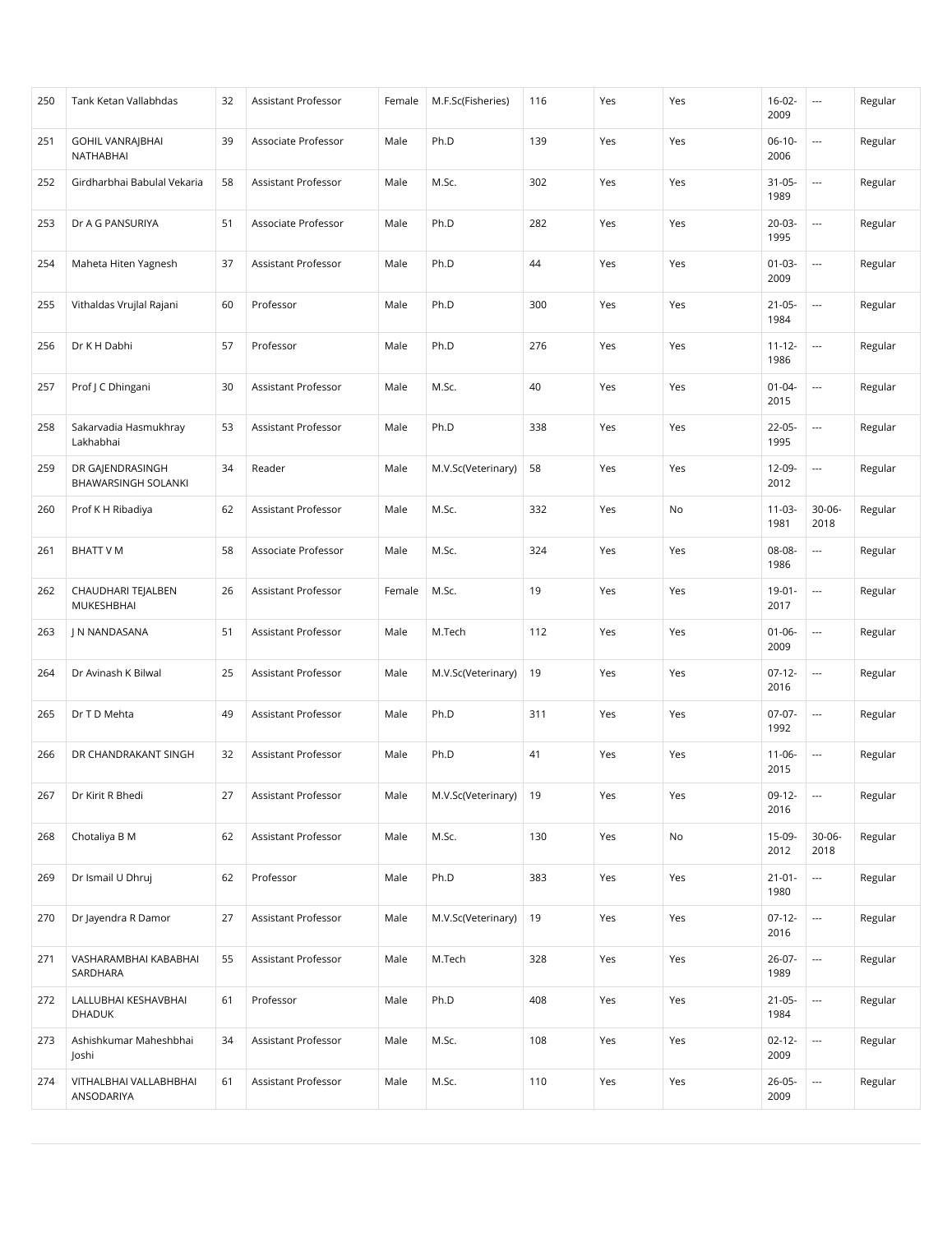| 275 | Jitesh Babubhai Solanki                    | 34 | Assistant Professor                              | Male   | M.F.Sc(Fisheries)  | 126 | Yes | Yes | $14-02-$<br>2009    | $\hspace{0.05cm} \cdots$ | Regular |
|-----|--------------------------------------------|----|--------------------------------------------------|--------|--------------------|-----|-----|-----|---------------------|--------------------------|---------|
| 276 | KANARA HIREN GOPALBHAI                     | 27 | Assistant Professor                              | Male   | M.Sc.              | 36  | Yes | Yes | $30-03-$<br>2015    | $\overline{a}$           | Regular |
| 277 | PARMAR RAKESHKUMAR<br>SADABHAI             | 33 | <b>Assistant Professor</b>                       | Male   | M.Sc.              | 70  | Yes | Yes | 06-09-<br>2012      | $\overline{\phantom{a}}$ | Regular |
| 278 | U K Kandoliya                              | 50 | Assistant Professor                              | Male   | Ph.D               | 228 | Yes | Yes | $27-03-$<br>1994    | $\overline{a}$           | Regular |
| 279 | AJAY PATEL                                 | 28 | <b>Assistant Professor</b>                       | Male   | M.V.Sc(Veterinary) | 36  | Yes | Yes | $07-12-$<br>2016    | $\overline{\phantom{a}}$ | Regular |
| 280 | Dr B V Thumar                              | 51 | Assistant Professor                              | Male   | Ph.D               | 80  | Yes | Yes | $26 - 05 -$<br>2009 | $\overline{\phantom{a}}$ | Regular |
| 281 | Kanani Navinchandra<br>Vithalbhai          | 38 | Assistant Professor                              | Male   | Ph.D               | 64  | Yes | Yes | $26-03-$<br>2013    | ---                      | Regular |
| 282 | Dr K D Mungra                              | 53 | Associate Professor                              | Male   | Ph.D               | 383 | Yes | Yes | 22-03-<br>1995      | $\overline{\phantom{a}}$ | Regular |
| 283 | Dr Pushpendra Singh Mangal<br>SinghChauhan | 56 | Professor                                        | Male   | Ph.D               | 354 | Yes | Yes | 09-02-<br>1989      | $\hspace{0.05cm} \ldots$ | Regular |
| 284 | Dr Mulraj D Odedra                         | 46 | Associate Professor                              | Male   | Ph.D               | 180 | Yes | Yes | 29-08-<br>1995      | $\overline{\phantom{a}}$ | Regular |
| 285 | PATEL KAMLESHKUMAR<br><b>CHATURBHAI</b>    | 51 | Dean / Principal /<br>Director / Vice Chancellor | Male   | M.Tech             | 276 | Yes | Yes | 22-06-<br>1989      | $\overline{\phantom{a}}$ | Regular |
| 286 | HITESHKUMAR VIRJIBHAI<br>PARMAR            | 39 | Associate Professor                              | Male   | Ph.D               | 119 | Yes | Yes | 28-08-<br>2008      | $\overline{\phantom{a}}$ | Regular |
| 287 | <b>DODIYA TRUPTIBEN</b><br>PARESHBHAI      | 24 | Assistant Professor                              | Female | M.Sc.              | 19  | Yes | Yes | $16 - 01 -$<br>2017 | $\overline{\phantom{a}}$ | Regular |
| 288 | BHAGCHAND C BOCHAYALYA                     | 43 | Assistant Professor                              | Male   | Ph.D               | 143 | Yes | Yes | 24-08-<br>2006      | $\overline{\phantom{a}}$ | Regular |
| 289 | Dhirajlal L Kadvani                        | 59 | Professor                                        | Male   | Ph.D               | 330 | Yes | Yes | 22-09-<br>1986      | $\overline{\phantom{a}}$ | Regular |
| 290 | P B Bunsa                                  | 60 | Assistant Professor                              | Male   | M.Sc.              | 72  | Yes | Yes | $11 - 02 -$<br>1981 | $\overline{\phantom{a}}$ | Regular |
| 291 | Arjun odedara                              | 27 | Assistant Professor                              | Male   | M.V.Sc(Veterinary) | 56  | Yes | Yes | $30-03-$<br>2015    | $\overline{\phantom{a}}$ | Regular |
| 292 | Dr S I Yusufzai                            | 40 | Associate Professor                              | Male   | Ph.D               | 157 | Yes | Yes | 24-04-<br>2007      | $\overline{\phantom{a}}$ | Regular |
| 293 | PARMAR PRAKASHKUMAR<br>VALABHAI            | 35 | Assistant Professor                              | Male   | M.F.Sc(Fisheries)  | 114 | Yes | Yes | 13-02-<br>2009      | ---                      | Regular |
| 294 | DR S M ZOFAIR                              | 61 | Professor                                        | Male   | Ph.D               | 391 | Yes | Yes | $29-12-$<br>1994    | $\overline{\phantom{a}}$ | Regular |
| 295 | Dr Kishorsinh B Jhala                      | 58 | Associate Professor                              | Male   | Ph.D               | 368 | Yes | Yes | $11 - 10 -$<br>1987 |                          | Regular |
| 296 | Dr Dilipkumar G Vaghamashi                 | 29 | Assistant Professor                              | Male   | M.V.Sc(Veterinary) | 33  | Yes | Yes | $08-12-$<br>2016    |                          | Regular |
| 297 | DR R B THANKI                              | 57 | Assistant Professor                              | Male   | Ph.D               | 45  | Yes | Yes | $11 - 10 -$<br>1984 |                          | Regular |
| 298 | Dr G R Gohil                               | 58 | Assistant Professor                              | Male   | Ph.D               | 238 | Yes | Yes | $07-05-$<br>1984    | $\overline{\phantom{a}}$ | Regular |
| 299 | Rukam Singh Tomar                          | 40 | Associate Professor                              | Male   | Ph.D               | 119 | Yes | Yes | 25-08-<br>2008      | $\overline{\phantom{a}}$ | Regular |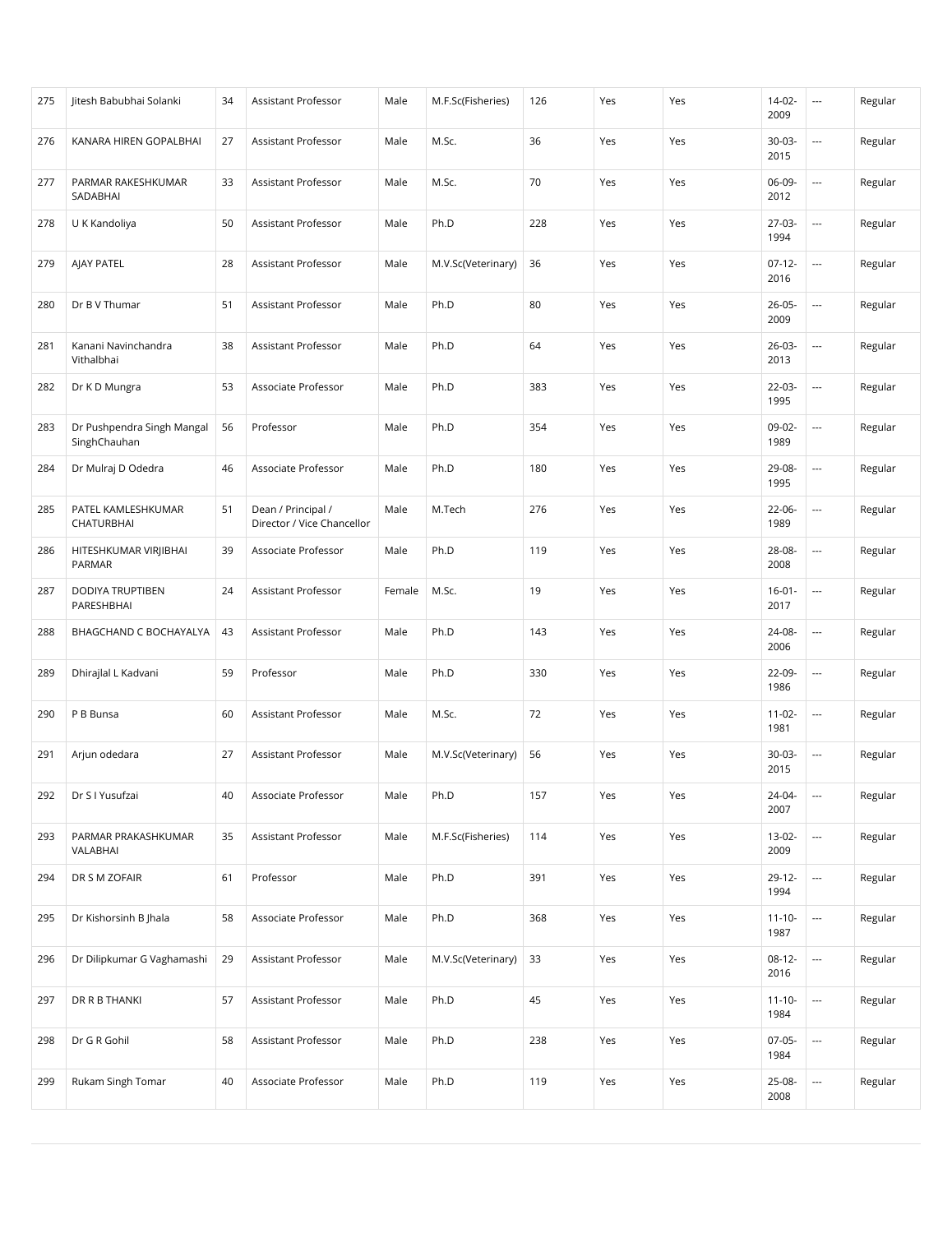| 300 | Kapadiya Pratikkumar<br>Sanjaybhai | 27 | Assistant Professor                              | Male   | M.V.Sc(Veterinary) | 28  | Yes | Yes | $06-12-$<br>2016    | $\overline{\phantom{a}}$ | Regular |
|-----|------------------------------------|----|--------------------------------------------------|--------|--------------------|-----|-----|-----|---------------------|--------------------------|---------|
| 301 | Dr Kirankumar H Parmar             | 35 | Assistant Professor                              | Male   | M.V.Sc(Veterinary) | 117 | Yes | Yes | 04-09-<br>2012      | $\overline{\phantom{a}}$ | Regular |
| 302 | H P PONKIA                         | 56 | Assistant Professor                              | Male   | M.Sc.              | 72  | Yes | Yes | $20 - 06 -$<br>2012 | $\overline{\phantom{a}}$ | Regular |
| 303 | Dr Gopal Virjibhai Marviya         | 51 | Assistant Professor                              | Male   | Ph.D               | 339 | Yes | Yes | $21 - 03 -$<br>1995 | $\overline{\phantom{a}}$ | Regular |
| 304 | DR R L SHIYANI                     | 58 | Professor                                        | Male   | Ph.D               | 387 | Yes | Yes | 08-08-<br>1986      | ---                      | Regular |
| 305 | Vijaykumar Labhshankar<br>Purohit  | 55 | Assistant Professor                              | Male   | Ph.D               | 108 | Yes | Yes | $12-05-$<br>1989    | $\hspace{0.05cm} \ldots$ | Regular |
| 306 | Hitesh Virambhai Parmar            | 35 | Assistant Professor                              | Male   | M.F.Sc(Fisheries)  | 114 | Yes | Yes | $13-02-$<br>2009    | $\overline{\phantom{a}}$ | Regular |
| 307 | Dr A Y Desai                       | 59 | Dean / Principal /<br>Director / Vice Chancellor | Male   | Ph.D               | 403 | Yes | Yes | $17-02-$<br>1992    | $\overline{\phantom{a}}$ | Regular |
| 308 | Sanjay Nanjibhai Ghodasara         | 36 | Assistant Professor                              | Male   | Ph.D               | 125 | Yes | Yes | 24-02-<br>2009      | $\overline{\phantom{a}}$ | Regular |
| 309 | <b>JOSHI NILESH</b><br>HEMANTKUMAR | 42 | Associate Professor                              | Male   | Ph.D               | 204 | Yes | Yes | 30-09-<br>2016      | $\overline{a}$           | Regular |
| 310 | jignesh vadalia                    | 34 | Assistant Professor                              | Male   | M.V.Sc(Veterinary) | 146 | Yes | Yes | 03-09-<br>2012      | $\overline{\phantom{a}}$ | Regular |
| 311 | Parmar Hitendrakumar<br>Laxmanbhai | 41 | Assistant Professor                              | Male   | M.Sc.              | 192 | Yes | Yes | $10-05-$<br>2006    | $\overline{\phantom{a}}$ | Regular |
| 312 | Dr S K Parmar                      | 32 | Assistant Professor                              | Male   | Ph.D               | 90  | Yes | Yes | 15-04-<br>2015      | ---                      | Regular |
| 313 | Pro V G Barad                      | 58 | Assistant Professor                              | Male   | M.Sc.              | 324 | Yes | Yes | $07-05-$<br>1984    | $\overline{\phantom{a}}$ | Regular |
| 314 | <b>JIGNESH B BHUT</b>              | 28 | Assistant Professor                              | Male   | M.Sc.              | 47  | Yes | Yes | $11 - 12 -$<br>2013 | $\overline{\phantom{a}}$ | Regular |
| 315 | Prof TUSHAR H DAVE                 | 38 | Assistant Professor                              | Male   | M.Sc.              | 113 | Yes | Yes | $16-02-$<br>2009    | $\overline{\phantom{a}}$ | Regular |
| 316 | DR BINOD KUMAR                     | 36 | Assistant Professor                              | Male   | Ph.D               | 189 | Yes | Yes | 11-09-<br>2012      | $\overline{\phantom{a}}$ | Regular |
| 317 | <b>KUNJADIA B B</b>                | 59 | Professor                                        | Male   | Ph.D               | 180 | Yes | Yes | $16-06-$<br>1984    | $\hspace{0.05cm} \ldots$ | Regular |
| 318 | H H SAVSANI                        | 48 | Associate Professor                              | Male   | Ph.D               | 240 | Yes | Yes | $01 - 04 -$<br>2005 | $\overline{\phantom{a}}$ | Regular |
| 319 | <b>B P PATEL</b>                   | 51 | Assistant Professor                              | Male   | M.Tech             | 348 | Yes | Yes | 22-06-<br>1989      | $\overline{\phantom{a}}$ | Regular |
| 320 | Makwana Shardulbhai<br>Meghabhai   | 54 | Assistant Professor                              | Male   | Ph.D               | 110 | Yes | Yes | $01-07-$<br>1991    |                          | Regular |
| 321 | Dr M D Khanpara                    | 61 | Professor                                        | Male   | Ph.D               | 487 | Yes | Yes | 24-08-<br>1982      | $\overline{\phantom{a}}$ | Regular |
| 322 | Dr Ankita Dilipkumar Verma         | 25 | Assistant Professor                              | Female | M.V.Sc(Veterinary) | 20  | Yes | Yes | $06-12-$<br>2016    |                          | Regular |
| 323 | Prof B B Limbasiya                 | 52 | Assistant Professor                              | Male   | M.Tech             | 349 | Yes | Yes | 19-06-<br>1989      |                          | Regular |
| 324 | Sujata J Parmar                    | 27 | Assistant Professor                              | Female | M.Sc.              | 27  | Yes | Yes | 19-05-<br>2016      | $\overline{\phantom{a}}$ | Regular |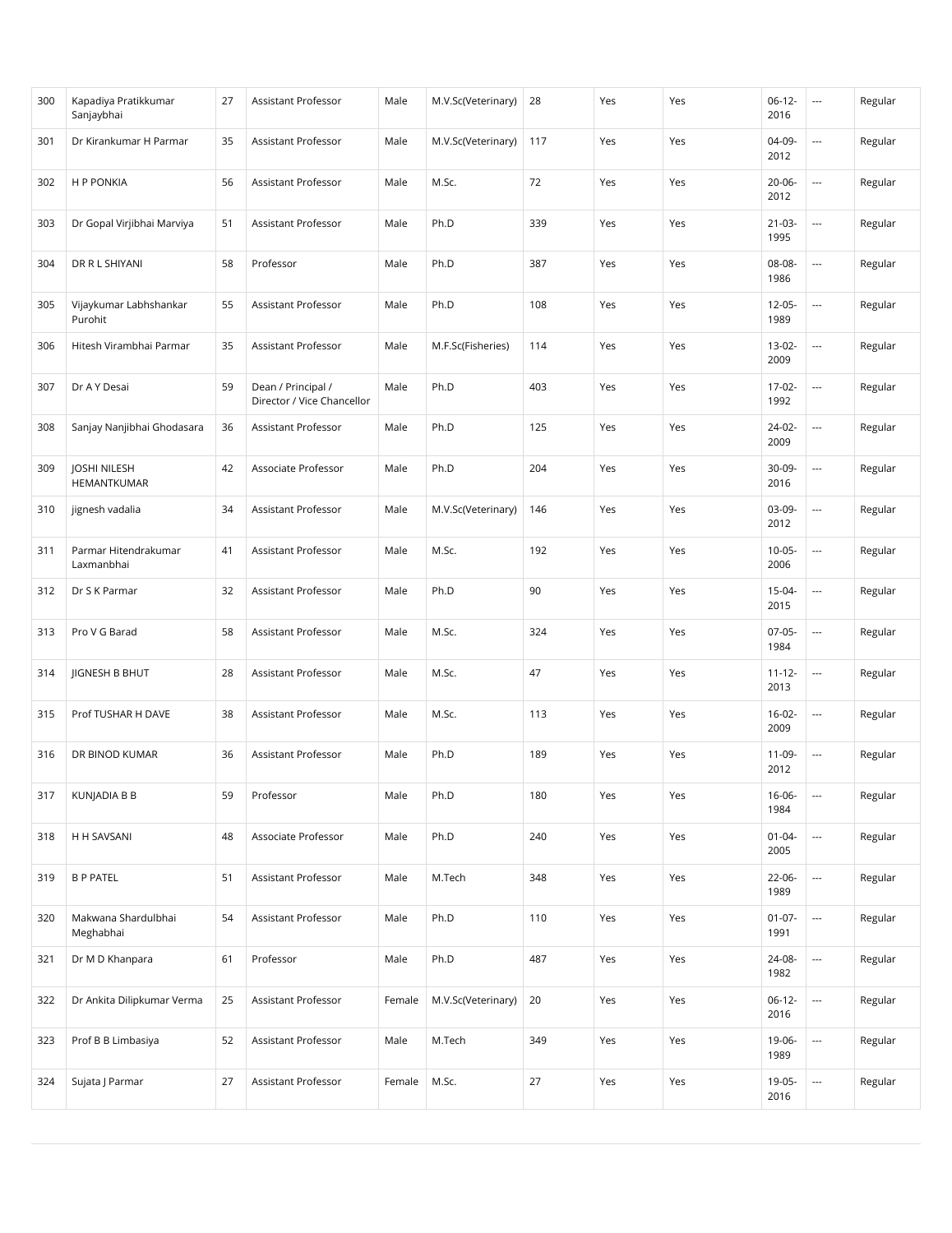| 325 | Girishkumar Kanthadbhai<br>Kataria             | 58 | Professor           | Male   | Ph.D               | 287 | Yes | Yes | $03-03-$<br>1990    | $\overline{\phantom{a}}$ | Regular |
|-----|------------------------------------------------|----|---------------------|--------|--------------------|-----|-----|-----|---------------------|--------------------------|---------|
| 326 | Dr B P talavia                                 | 58 | Assistant Professor | Male   | Ph.D               | 22  | Yes | Yes | $26 - 05 -$<br>2009 | $\overline{\phantom{a}}$ | Regular |
| 327 | <b>B</b> V Patoliya                            | 29 | Assistant Professor | Male   | M.Sc.              | 66  | Yes | Yes | 24-04-<br>2015      | $\overline{\phantom{a}}$ | Regular |
| 328 | Vala Karshan Bhagwan                           | 35 | Assistant Professor | Male   | Ph.D               | 87  | Yes | Yes | $17-01-$<br>2012    | $\overline{\phantom{a}}$ | Regular |
| 329 | Dr N U Dahima                                  | 60 | Assistant Professor | Male   | Ph.D               | 216 | Yes | Yes | $05 - 11 -$<br>1981 | $\overline{\phantom{a}}$ | Regular |
| 330 | Dr M R Gadariya                                | 53 | Professor           | Male   | Ph.D               | 372 | Yes | Yes | 17-09-<br>1987      | $\hspace{0.05cm} \ldots$ | Regular |
| 331 | H J VYAS                                       | 55 | Associate Professor | Male   | M.Sc.              | 360 | Yes | Yes | 03-03-<br>1988      | $\overline{\phantom{a}}$ | Regular |
| 332 | R P Juneja                                     | 52 | Assistant Professor | Male   | M.Sc.              | 368 | Yes | Yes | 23-05-<br>1995      | $\overline{\phantom{a}}$ | Regular |
| 333 | <b>VIJYETA HARDIPSINH</b><br>POONAMCHANDRASINH | 34 | Assistant Professor | Male   | M.V.Sc(Veterinary) | 34  | Yes | Yes | 03-09-<br>2015      | $\overline{\phantom{a}}$ | Regular |
| 334 | Bhuva Hasmukh Mansukhlal                       | 44 | Associate Professor | Male   | Ph.D               | 120 | Yes | Yes | 30-08-<br>2006      | $\hspace{0.05cm} \ldots$ | Regular |
| 335 | PRABHU DAYAL KUMAWAT                           | 42 | Professor           | Male   | Ph.D               | 113 | Yes | Yes | $21 - 02 -$<br>2009 | $\hspace{0.05cm} \ldots$ | Regular |
| 336 | Prof R M Vikani                                | 54 | Assistant Professor | Male   | M.Sc.              | 84  | Yes | Yes | 22-03-<br>1995      | $\overline{\phantom{a}}$ | Regular |
| 337 | Prof A G Gadhia                                | 62 | Associate Professor | Male   | M.Sc.              | 432 | Yes | Yes | 18-08-<br>1982      | $\overline{\phantom{a}}$ | Regular |
| 338 | Dr Kailashkumar Hirabhai<br>Vadher             | 39 | Associate Professor | Male   | Ph.D               | 177 | Yes | Yes | $05-10-$<br>2006    | $\hspace{0.05cm} \ldots$ | Regular |
| 339 | Dr V K Chandegara                              | 50 | Assistant Professor | Male   | Ph.D               | 180 | Yes | Yes | $10 - 04 -$<br>1992 | $\overline{\phantom{a}}$ | Regular |
| 340 | Thanki Dhaval Santibhai                        | 36 | Assistant Professor | Male   | M.E.               | 152 | Yes | Yes | $16-02-$<br>2009    | $\hspace{0.05cm} \ldots$ | Regular |
| 341 | <b>JAYSWAL PRITI</b><br>SURYANATHPRASAD        | 30 | Assistant Professor | Female | M.Tech             | 71  | Yes | Yes | 10-09-<br>2012      | $\overline{\phantom{a}}$ | Regular |
| 342 | Dr K B Parmar                                  | 55 | Associate Professor | Male   | Ph.D               | 328 | Yes | Yes | 08-03-<br>1991      | $\hspace{0.05cm} \ldots$ | Regular |
| 343 | Dr R K Kathiria                                | 56 | Associate Professor | Male   | Ph.D               | 373 | Yes | Yes | $31 - 08 -$<br>2007 | ---                      | Regular |
| 344 | Dr B B Ramani                                  | 52 | Assistant Professor | Male   | Ph.D               | 273 | Yes | Yes | 23-03-<br>1995      |                          | Regular |
| 345 | NATVARLAL SAVJIBHAI<br>LAKHANI                 | 58 | Assistant Professor | Male   | M.Sc.              | 370 | Yes | Yes | $07-05-$<br>1984    | $\overline{\phantom{a}}$ | Regular |
| 346 | DR Manoj Kumar Sharma                          | 37 | Associate Professor | Male   | Ph.D               | 133 | Yes | No  | 27-08-<br>2008      | $31-03-$<br>2018         | Regular |
| 347 | JETHVA ARJANBHAI S                             | 50 | Assistant Professor | Male   | Ph.D               | 228 | Yes | Yes | $15-02-$<br>1999    |                          | Regular |
| 348 | Dr Mamta Kumari                                | 33 | Assistant Professor | Female | Ph.D               | 64  | Yes | Yes | $01 - 04 -$<br>2013 |                          | Regular |
| 349 | A V Khanpara                                   | 41 | Associate Professor | Male   | Ph.D               | 72  | Yes | Yes | 18-08-<br>2006      | ---                      | Regular |